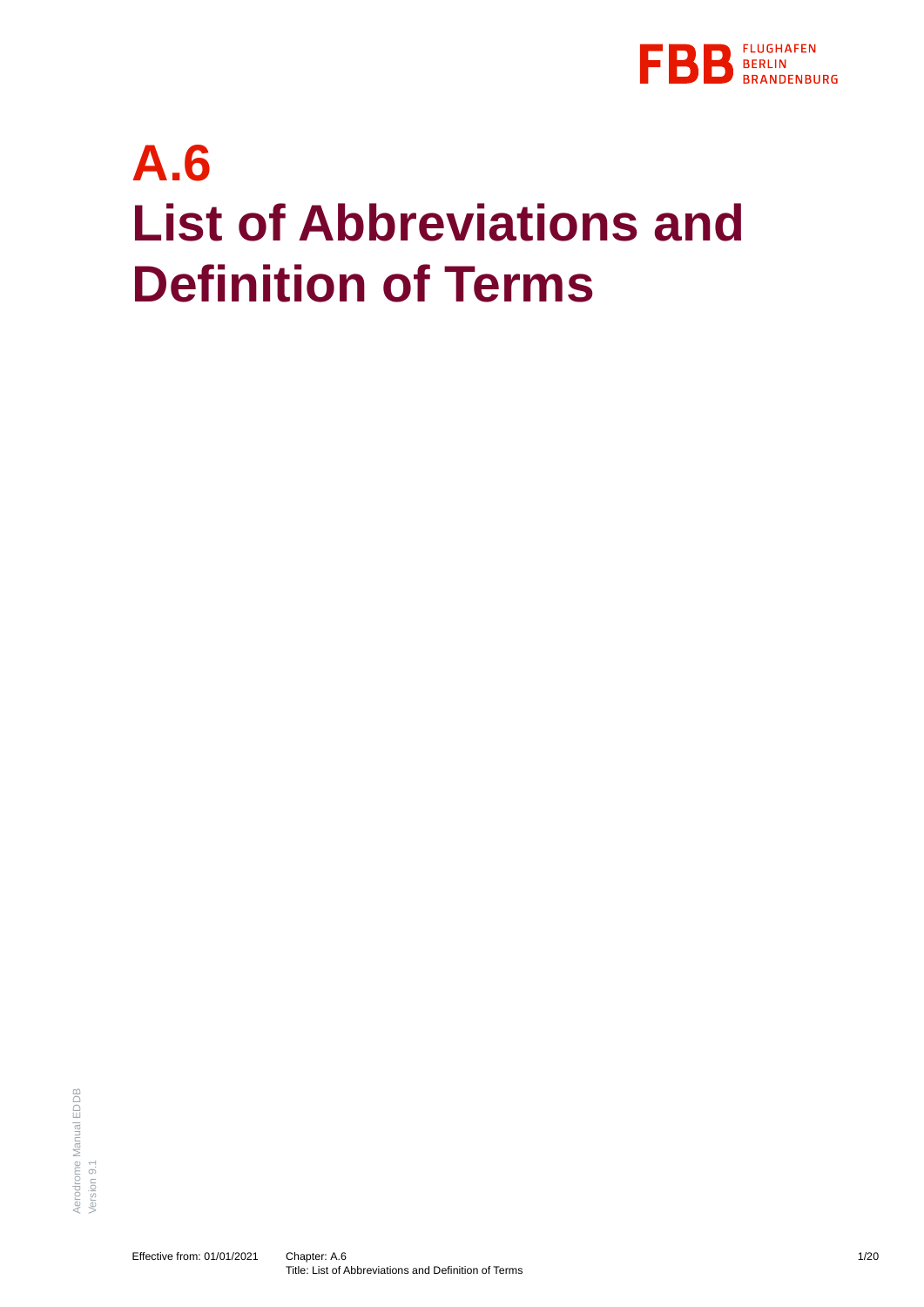

### **Contents**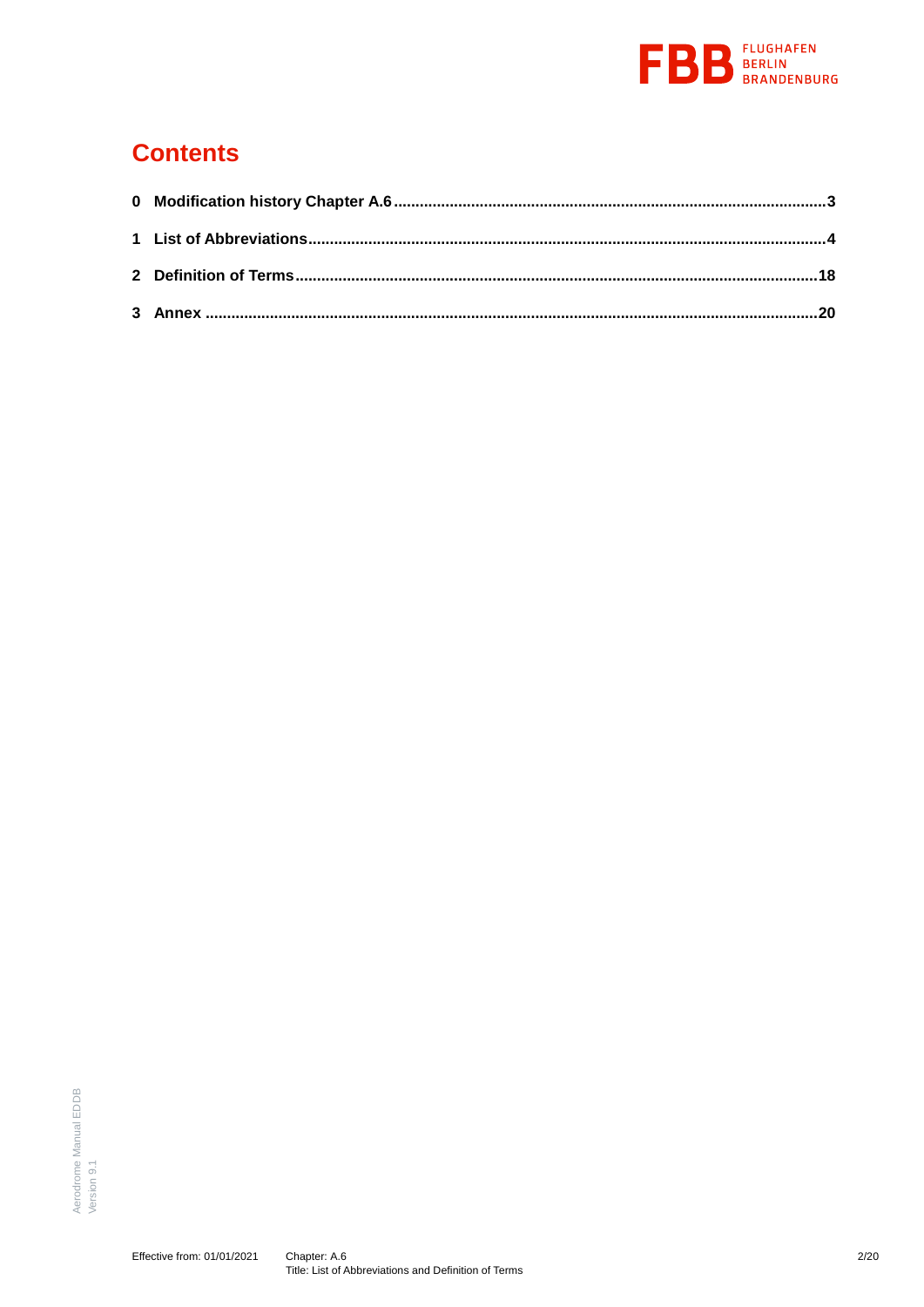

## <span id="page-2-0"></span>**0 Modification history Chapter A.6**

| <b>Modification history</b>                              |                |                  |                                                                                                  |
|----------------------------------------------------------|----------------|------------------|--------------------------------------------------------------------------------------------------|
| <b>Date</b>                                              | <b>Version</b> | <b>Author</b>    | <b>Changes/Comments</b>                                                                          |
| No separate information on changes to previous versions. |                |                  |                                                                                                  |
| 18/04/2017                                               | 4.10           | Krause<br>Misera | Page 10: GFA added<br>Page 6: modification BCS                                                   |
| 07/04/2020                                               | 8.0            | Katzmareck       | Page 4: ADQ<br>Page 5: AIRS, AIREP<br>Page 10: GRF, FTKW<br>Page 14: RCAM, RCR<br>Page 15: RWYCC |
| 03/12/2020                                               | 9.1            | Schur            | Page 8: EASA updated<br>Page 12: MCB                                                             |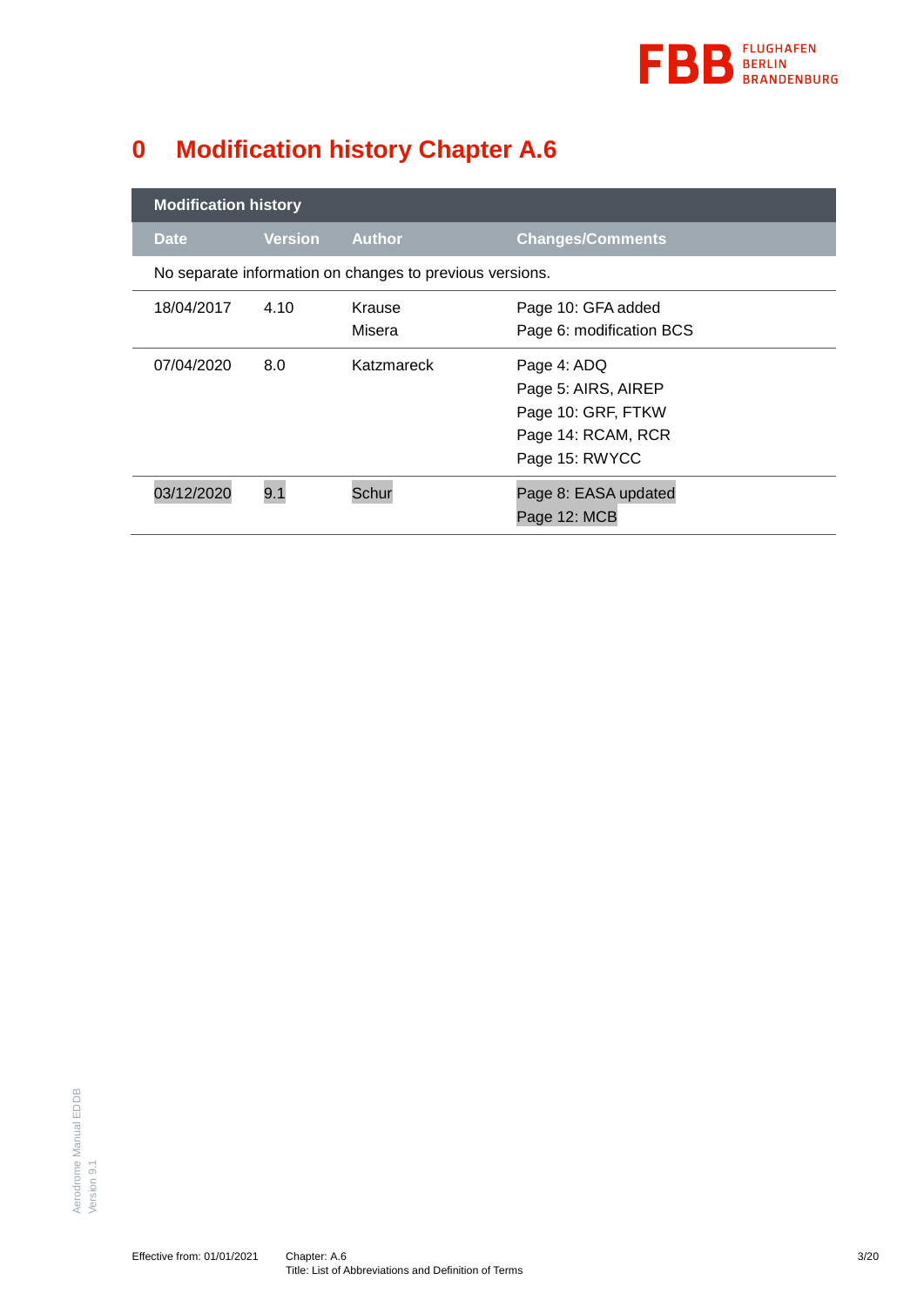

### <span id="page-3-0"></span>**1 List of Abbreviations**

| A                | Foreign code for an aviation incident                                                                                                                            |
|------------------|------------------------------------------------------------------------------------------------------------------------------------------------------------------|
| A/D              | Arrival/departure code in rotation views                                                                                                                         |
| AA               | German Foreign Office                                                                                                                                            |
| <b>AAO</b>       | Alert and Dispatch Regulations                                                                                                                                   |
| <b>AB DEKON</b>  | DEKON pod                                                                                                                                                        |
| <b>AB Mulde</b>  | Container pod                                                                                                                                                    |
| <b>AB RetMat</b> | Rescue materials pod                                                                                                                                             |
| <b>AB Rüst</b>   | Rescue pod                                                                                                                                                       |
| <b>ABN</b>       | Aerodrome beacon                                                                                                                                                 |
| Sec.             | Section                                                                                                                                                          |
| <b>ABT</b>       | Air Berlin Technik                                                                                                                                               |
| <b>ACC</b>       | <b>Airport Control Center</b>                                                                                                                                    |
| A-CDM            | Eurocontrol concept for procedural cooperation of the<br>partners at the airport                                                                                 |
| <b>ACFT</b>      | Aircraft                                                                                                                                                         |
| <b>ACI</b>       | Airports Council International                                                                                                                                   |
| <b>ACT</b>       | Airport Care Team (emergency helpers)                                                                                                                            |
| <b>ACZT</b>      | Actual commencement of de-icing time                                                                                                                             |
| AD               | Aerodrome                                                                                                                                                        |
| AD code          | Arrival/departure code                                                                                                                                           |
| ADS-B            | Aviation safety system for the display of aircraft move-<br>ments                                                                                                |
| ADQ              | <b>Aeronautical Data Quality</b>                                                                                                                                 |
| ADV              | Federation of German Airports                                                                                                                                    |
| <b>AEZT</b>      | Actual end of de-icing time                                                                                                                                      |
| <b>AFTN</b>      | A data communication network for the sharing of flight<br>plan data defined by the ICAO                                                                          |
| <b>AGL</b>       | Above ground level; height above ground level, usually<br>found in the context of altitude information                                                           |
| <b>AHC</b>       | <b>Airport Handling Committee</b>                                                                                                                                |
| <b>AHM</b>       | <b>Airport Handling Manual</b>                                                                                                                                   |
| <b>AIBT</b>      | Actual time at which the aircraft reaches its parking po-<br>sition and shuts down the engines; as a rule, equivalent<br>to commencement of ground handling time |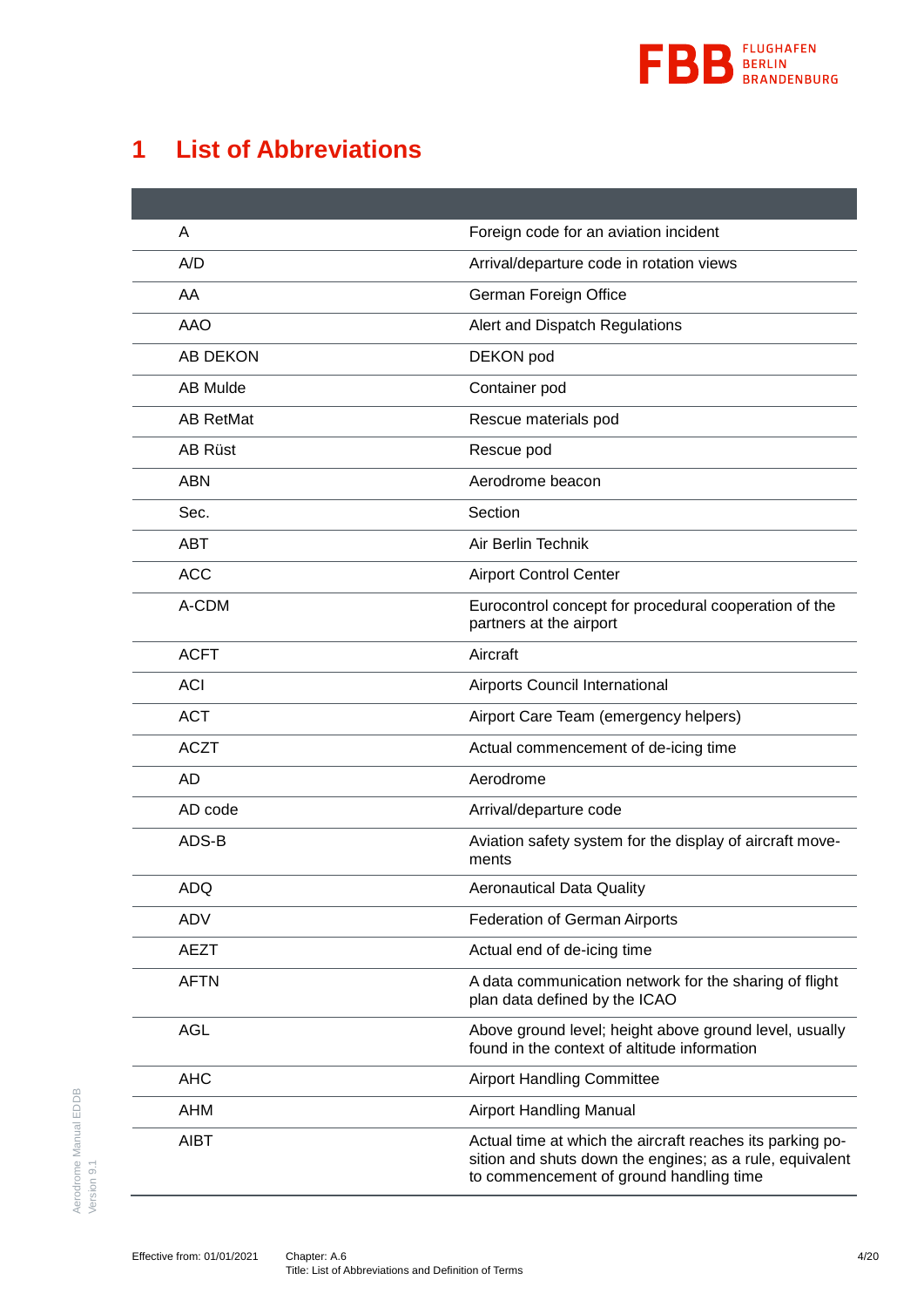

| <b>AIMS</b>   | New -> AVD                                                                                                                                                                                      |
|---------------|-------------------------------------------------------------------------------------------------------------------------------------------------------------------------------------------------|
| <b>AIP</b>    | Aeronautical Information Publication = Aviation manual;<br>contains all of the information affecting air traffic in Ger-<br>many, especially regarding operations at airports and<br>aerodromes |
| <b>AIRAC</b>  | System for regulating the dissemination of aviation in-<br>formation                                                                                                                            |
| <b>AIREP</b>  | Air Report; report of the aircraft pilot after the flight, ac-<br>cording to ICAO-guidelines                                                                                                    |
| <b>AIS</b>    | <b>Aeronautical Information Service</b>                                                                                                                                                         |
| ALB           | Aircraft lifting bags                                                                                                                                                                           |
| <b>ALDT</b>   | Actual landing time of the aircraft                                                                                                                                                             |
| <b>ALERFA</b> | Stand-by stage in emergency situations of aircraft; res-<br>cue crews are placed on stand-by                                                                                                    |
| <b>ALF</b>    | General aviation                                                                                                                                                                                |
| <b>ALR</b>    | Alert report                                                                                                                                                                                    |
| <b>ALS</b>    | The approach lighting system in front of the runway                                                                                                                                             |
| <b>ALT</b>    | Altitude above sea level, flying altitude                                                                                                                                                       |
| <b>ANF</b>    | Secondary area for handling                                                                                                                                                                     |
| App.          | Appendix                                                                                                                                                                                        |
| AO            | Aircraft operator                                                                                                                                                                               |
| <b>AOBT</b>   | Actual time at which the aircraft vacates its parking posi-<br>tion; as a rule, equivalent to end of ground handling time                                                                       |
| <b>AOC</b>    | Aerodrome Obstacle Chart                                                                                                                                                                        |
| <b>AOC</b>    | Airline Operator Committee                                                                                                                                                                      |
| <b>AODB</b>   | Operational database; including all master data; subsys-<br>tem of FARMS                                                                                                                        |
| <b>AOE</b>    | Operational extranet, including multiple sub-portals;<br>check-in counters and others. Opportunity to enter de-<br>fined data in the FARMS                                                      |
| <b>AOG</b>    | Aircraft on ground                                                                                                                                                                              |
| <b>APU</b>    | Auxiliary power unit                                                                                                                                                                            |
| <b>ARDT</b>   | Actual ready time for aircraft movement                                                                                                                                                         |
| <b>ARM</b>    | Aircraft Recovery Manual                                                                                                                                                                        |
| <b>ARMS</b>   | Airline Risk Management Solutions                                                                                                                                                               |
| <b>ARP</b>    | Aerodrome reference point                                                                                                                                                                       |
| <b>ARR</b>    | Arrival                                                                                                                                                                                         |
| <b>ARTS</b>   | Aircraft Recovery Transport System                                                                                                                                                              |
| <b>ASAT</b>   | Actual startup approval time from DFS                                                                                                                                                           |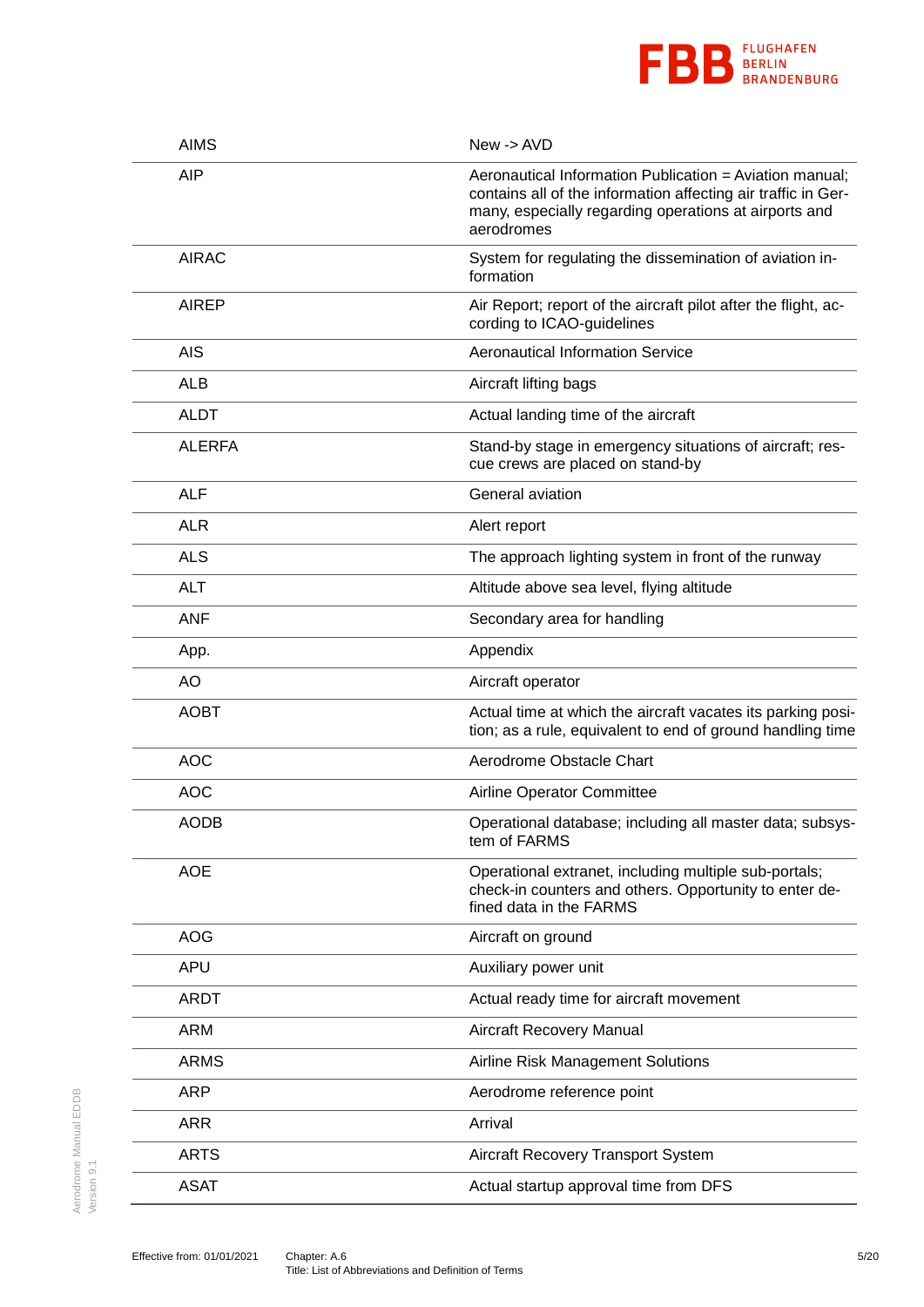

| <b>ASDA</b>     | Accelerate-stop distance available                                                                                                                                                                                                       |
|-----------------|------------------------------------------------------------------------------------------------------------------------------------------------------------------------------------------------------------------------------------------|
| <b>ASDE</b>     | Taxiway radar surveillance system                                                                                                                                                                                                        |
| <b>ASIMS</b>    | System for process tracking and clearing of IATA mes-<br>sages (LDM, MVT, PTM, PAL, CAL)                                                                                                                                                 |
| <b>ASM</b>      | Ad-hoc standard message                                                                                                                                                                                                                  |
| <b>ASM</b>      | <b>Airport Service Manual</b>                                                                                                                                                                                                            |
| A-SMGCS         | Advanced Surface Movement Guidance and Control<br>System                                                                                                                                                                                 |
| A-SMR           | Improved taxiway radar surveillance system                                                                                                                                                                                               |
| <b>ASR</b>      | Approach secondary radar                                                                                                                                                                                                                 |
| <b>ASRT</b>     | Actual startup request time to DFS                                                                                                                                                                                                       |
| <b>ATA</b>      | Actual arrival time, equivalent to ALDT                                                                                                                                                                                                  |
| <b>ATC</b>      | Air Traffic Control                                                                                                                                                                                                                      |
| <b>ATD</b>      | Actual departure time, equivalent to ATOT                                                                                                                                                                                                |
| <b>ATDF</b>     | Actual time over departure fix; end of take-off and be-<br>ginning of en-route flight                                                                                                                                                    |
| <b>ATFM</b>     | Air traffic flow management; enabling of punctual air<br>traffic through resource planning and utilisation                                                                                                                               |
| <b>ATIS</b>     | Automatic terminal information service; transmission of<br>landing and take-off information, including weather in-<br>formation as well as operational information (runways in<br>operation, restrictions due to construction work etc.) |
| <b>ATOF</b>     | Actual time over fix; commencement of approach and<br>end of en-route flight                                                                                                                                                             |
| <b>ATOT</b>     | Actual take-off time                                                                                                                                                                                                                     |
| AVD             | Ground and air situation display                                                                                                                                                                                                         |
| <b>AZF</b>      | Generally valid radio licence                                                                                                                                                                                                            |
| BA              | Operating procedure                                                                                                                                                                                                                      |
| <b>BADV</b>     | German Ground Handling Ordinance of 10/12/1997                                                                                                                                                                                           |
| <b>BAF</b>      | German Federal Supervisory Authority for Aviation Safe-<br>ty                                                                                                                                                                            |
| <b>BA-FVD</b>   | <b>Operating Procedure Air Traffic Control Service</b>                                                                                                                                                                                   |
| <b>BAGAB</b>    | Operational alert and danger defence plan                                                                                                                                                                                                |
| <b>BAO</b>      | Special structural organisation                                                                                                                                                                                                          |
| <b>BBA</b>      | Service braking system                                                                                                                                                                                                                   |
| <b>BbgBKG</b>   | Brandenburg Fire and Disaster Protection Act                                                                                                                                                                                             |
| <b>BbgRettG</b> | <b>Brandenburg Rescue Services Act</b>                                                                                                                                                                                                   |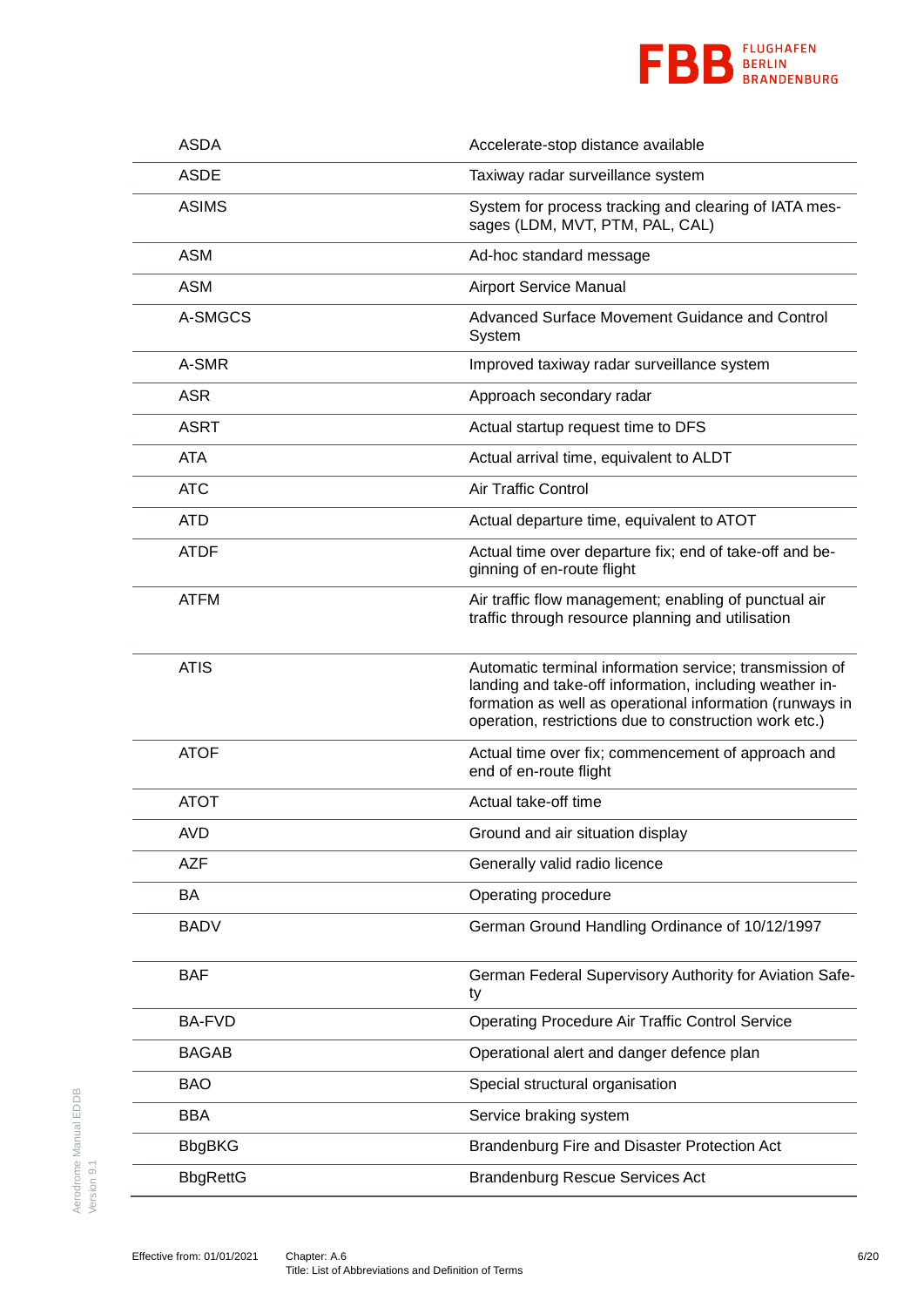

| <b>BbgWG</b> | <b>Brandenburg Water Act</b>                                          |
|--------------|-----------------------------------------------------------------------|
| <b>BCIS</b>  | System for recording of baggage loading times                         |
| <b>BCS</b>   | Baggage conveyor system                                               |
| Rem.         | Remarks                                                               |
| <b>BER</b>   | Berlin Brandenburg Airport (IATA code)                                |
| BetrSichV    | <b>Industrial Safety Regulation</b>                                   |
| <b>BFU</b>   | German Federal Bureau of Aircraft Accident Investiga-<br>tion         |
| BG           | Employers' liability insurance association                            |
| <b>BGG</b>   | <b>Employers' Liability Insurance Association Principles</b>          |
| <b>BGR</b>   | <b>Employers' Liability Insurance Association Rules</b>               |
| <b>FAS</b>   | Fire alarm systems                                                    |
| <b>BMI</b>   | German Federal Ministry of the Interior                               |
| <b>BMJ</b>   | German Federal Ministry of Justice                                    |
| <b>BMVg</b>  | German Federal Ministry of Defence                                    |
| <b>BMVI</b>  | German Federal Ministry for Transport and Digital Infra-<br>structure |
| <b>BOS</b>   | <b>Emergency Services</b>                                             |
| <b>BPM</b>   | Baggage processed message                                             |
| <b>BPol</b>  | <b>German Federal Police</b>                                          |
| <b>BPoIG</b> | German Act Regarding the Federal Police                               |
| <b>BPoll</b> | Federal police inspection                                             |
| <b>BSM</b>   | Baggage source message                                                |
| <b>BSO</b>   | <b>German Fire Protection Ordinance</b>                               |
| <b>BTA</b>   | See AIBT                                                              |
| <b>BTD</b>   | See AOBT                                                              |
| <b>BTW</b>   | Transport vehicle for disabled persons (PRM services)                 |
| <b>BUES</b>  | Lighting monitoring system                                            |
| <b>BüFu</b>  | Trunking                                                              |
| <b>BVD</b>   | Ground traffic service provider                                       |
| Bw           | Bundeswehr [German military]                                          |
| <b>BZF</b>   | Limited radio licence for aeronautical radio service                  |
| CAA          | <b>Civil Aviation Authority</b>                                       |
| CAL          | Update for an existing PAL                                            |
| CAT          | Operation level                                                       |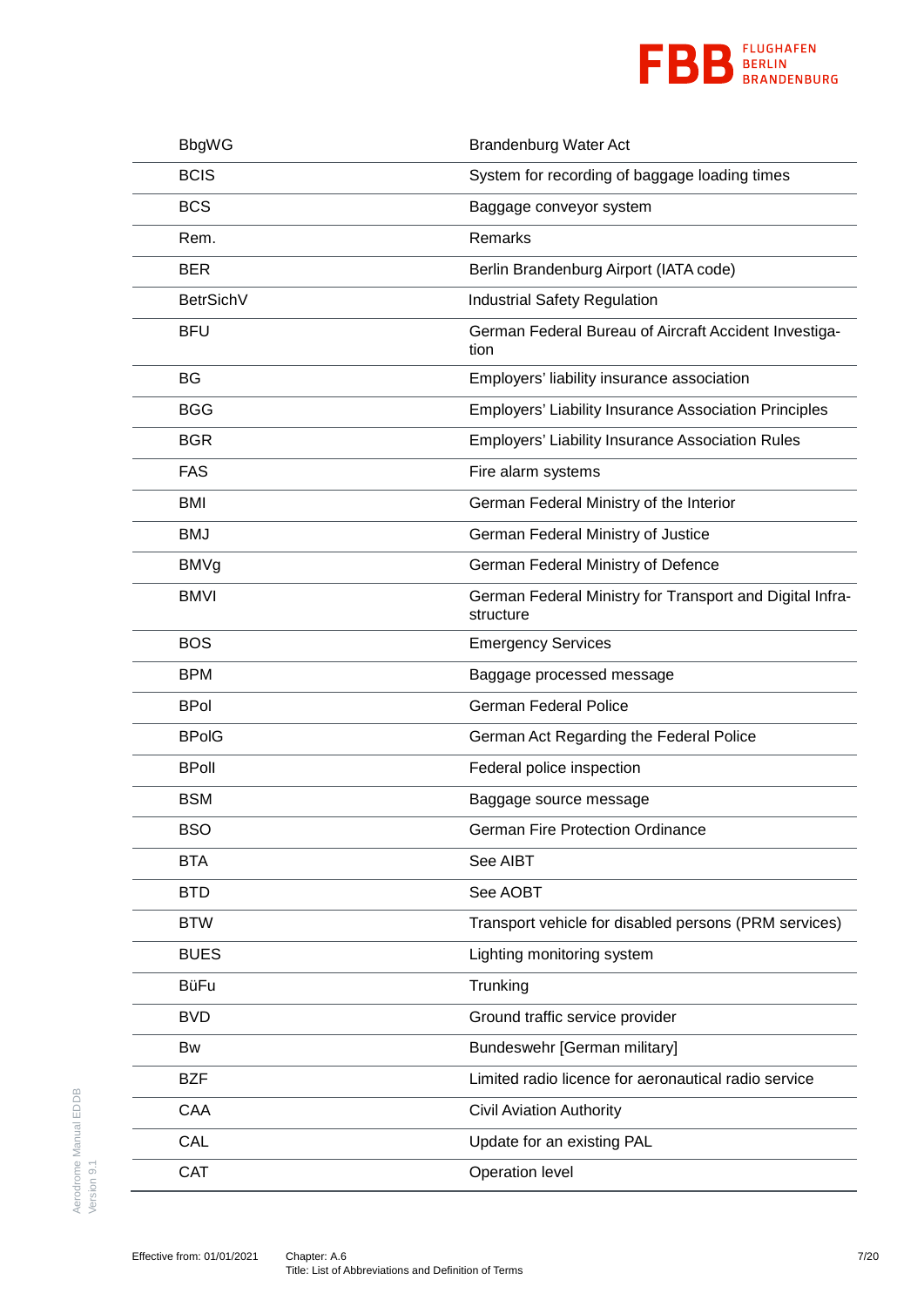

| <b>CAVOK</b>    | Term for good weather; visibility 10 km or more, cloud<br>ceiling above 1524 m, no weather activities such as<br>thunderstorms, precipitation, hail, sandstorms or similar<br>events |
|-----------------|--------------------------------------------------------------------------------------------------------------------------------------------------------------------------------------|
| <b>CDM</b>      | Eurocontrol concept for procedural cooperation of the<br>partners at the airport                                                                                                     |
| <b>CFMU</b>     | Operational control unit of Eurocontrol, responsible for<br>traffic flow control measures in the ECAC                                                                                |
| <b>CTOT</b>     | Take-off time determined by CFMU                                                                                                                                                     |
| <b>CUPPS</b>    | Common Use Passenger Process System                                                                                                                                                  |
| <b>CWY</b>      | Clearway; area extending the runway with a minimum<br>width of 150 m, free of any obstacles                                                                                          |
| <b>DAKS</b>     | Dynamic alarm system                                                                                                                                                                 |
| <b>DAVVL</b>    | German Committee for the Prevention of Bird Strikes in<br>Air Transport                                                                                                              |
| Dep             | Departure, take-off                                                                                                                                                                  |
| Des             | Destination                                                                                                                                                                          |
| <b>DETRESFA</b> | Emergency level; highest level for emergency situations<br>involving aircraft                                                                                                        |
| <b>DFS</b>      | Deutsche Flugsicherung [German Aviation Safety]                                                                                                                                      |
| <b>DGR</b>      | Dangerous Goods Regulations of IATA                                                                                                                                                  |
| DH              | On-duty                                                                                                                                                                              |
| DH              | Decision height                                                                                                                                                                      |
| <b>DIN</b>      | DIN standard, Deutsches Institut für Normung                                                                                                                                         |
| <b>DIP</b>      | Diplomatic mail                                                                                                                                                                      |
| <b>DIST</b>     | Distance                                                                                                                                                                             |
| <b>DIV</b>      | Aircraft diversion message                                                                                                                                                           |
| <b>DLK</b>      | Turntable ladder with basket                                                                                                                                                         |
| DOI             | Dry Operating Index                                                                                                                                                                  |
| <b>DPI</b>      | Message to CFMU, contains target time for departure<br>(TTOT)                                                                                                                        |
| <b>DRK</b>      | <b>German Red Cross</b>                                                                                                                                                              |
| <b>DWD</b>      | German Meteorological Service                                                                                                                                                        |
| E               | East, easterly length                                                                                                                                                                |
| EA              | <b>Operations Section</b>                                                                                                                                                            |
| <b>EANWS</b>    | Electro acoustic system for emergency purposes                                                                                                                                       |
| <b>EASA</b>     | European Union Aviation Safety Agency                                                                                                                                                |
|                 |                                                                                                                                                                                      |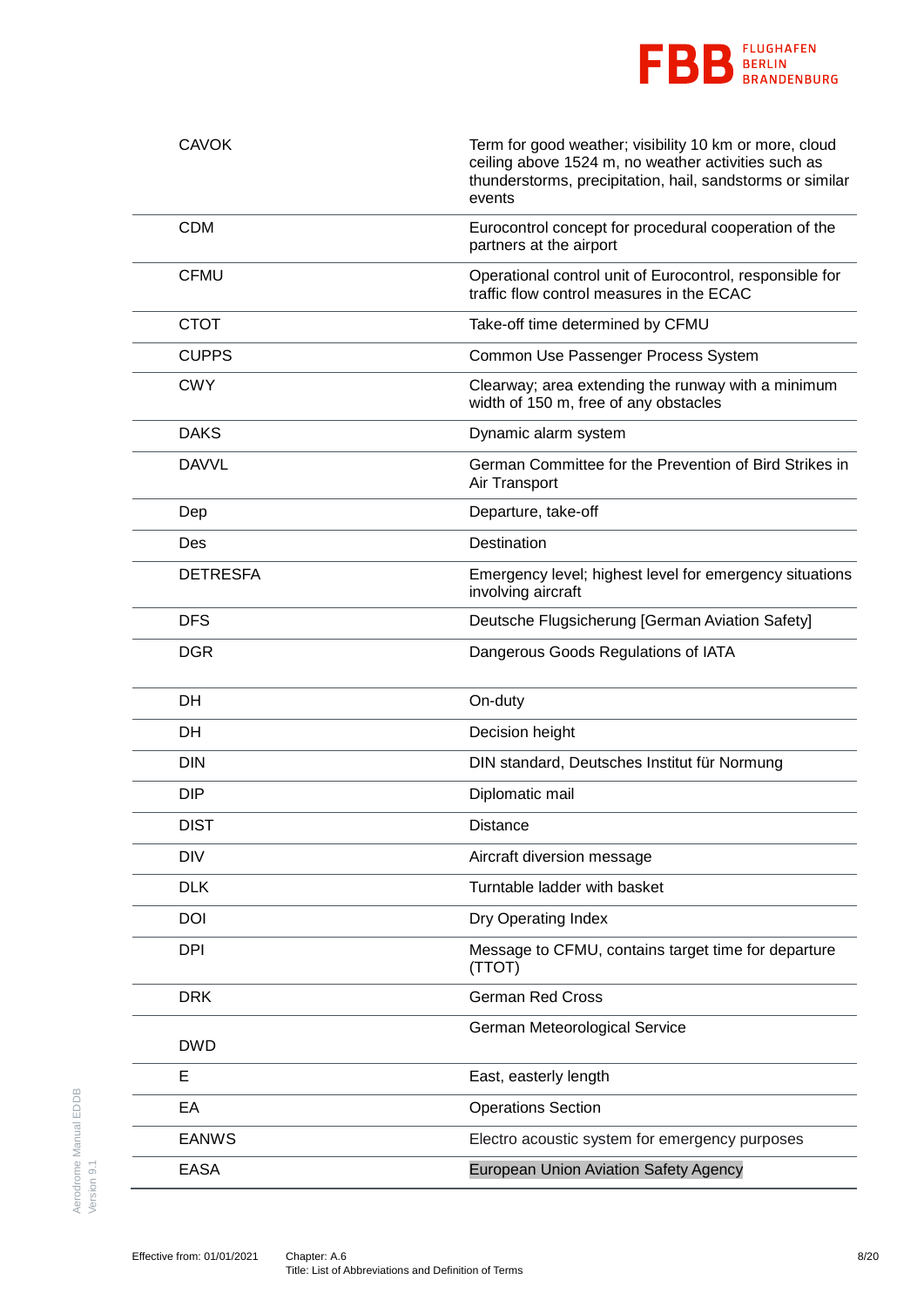

| <b>EBT</b>   | <b>Operations Office Terminal</b>                                                                                                                                                                          |
|--------------|------------------------------------------------------------------------------------------------------------------------------------------------------------------------------------------------------------|
| <b>ECAC</b>  | <b>European Civil Aviation Conference</b>                                                                                                                                                                  |
| <b>ECZT</b>  | Expected commencement of de-icing time                                                                                                                                                                     |
| <b>EDDB</b>  | ICAO code for Berlin Brandenburg Airport                                                                                                                                                                   |
| <b>EEZT</b>  | Expected end of de-icing time                                                                                                                                                                              |
| <b>EIBT</b>  | Expected time (estimated) at which the aircraft reaches<br>its parking position and shuts down the engines; as a<br>rule, equivalent to commencement of ground handling<br>time                            |
| EIU          | Railway infrastructure company                                                                                                                                                                             |
| EL           | Officer-in-charge/Operation command                                                                                                                                                                        |
| EL ACC       | Officer-in-charge ACC                                                                                                                                                                                      |
| <b>ELA</b>   | Electrical-acoustical system (alert system)                                                                                                                                                                |
| <b>ELDT</b>  | Estimated landing time of the aircraft, equivalent to ETA                                                                                                                                                  |
| <b>ELW</b>   | Lead dispatch vehicle                                                                                                                                                                                      |
| EN           | European standards                                                                                                                                                                                         |
| <b>ENT</b>   | Deployment follow-up care team                                                                                                                                                                             |
| <b>EOBT</b>  | Estimated off-block time of DFS from ATC flight sched-<br>ule                                                                                                                                              |
| EP           | De-icing position                                                                                                                                                                                          |
| Supp.        | Supplement                                                                                                                                                                                                 |
| <b>ESB</b>   | Technology for the exchange of data among different<br>systems                                                                                                                                             |
| <b>ETA</b>   | Estimated time of arrival, equivalent to ELDT                                                                                                                                                              |
| <b>ETD</b>   | Estimated time of departure, equivalent to LOBT/TOBT                                                                                                                                                       |
| <b>ETO</b>   | Estimated time over a fixed point                                                                                                                                                                          |
| <b>ETOF</b>  | First possible time over approach fix                                                                                                                                                                      |
| <b>EXIT</b>  | Taxi time from runway to position                                                                                                                                                                          |
| <b>EXOT</b>  | Taxi time from position to runway                                                                                                                                                                          |
| <b>FARMS</b> | Airport management system: master data deposit, oper-<br>ational flight plan processing (equivalent to FDMS),<br>resource management (equivalent to GAPS), base for<br>data exchange with external systems |
| <b>FBA</b>   | Parking brake                                                                                                                                                                                              |
| <b>FBB</b>   | Flughafen Berlin Brandenburg GmbH                                                                                                                                                                          |
| <b>FBO</b>   | <b>Airport Utilisation Ordinance</b>                                                                                                                                                                       |
| <b>FDMS</b>  | Equivalent to sub-module of FARMS                                                                                                                                                                          |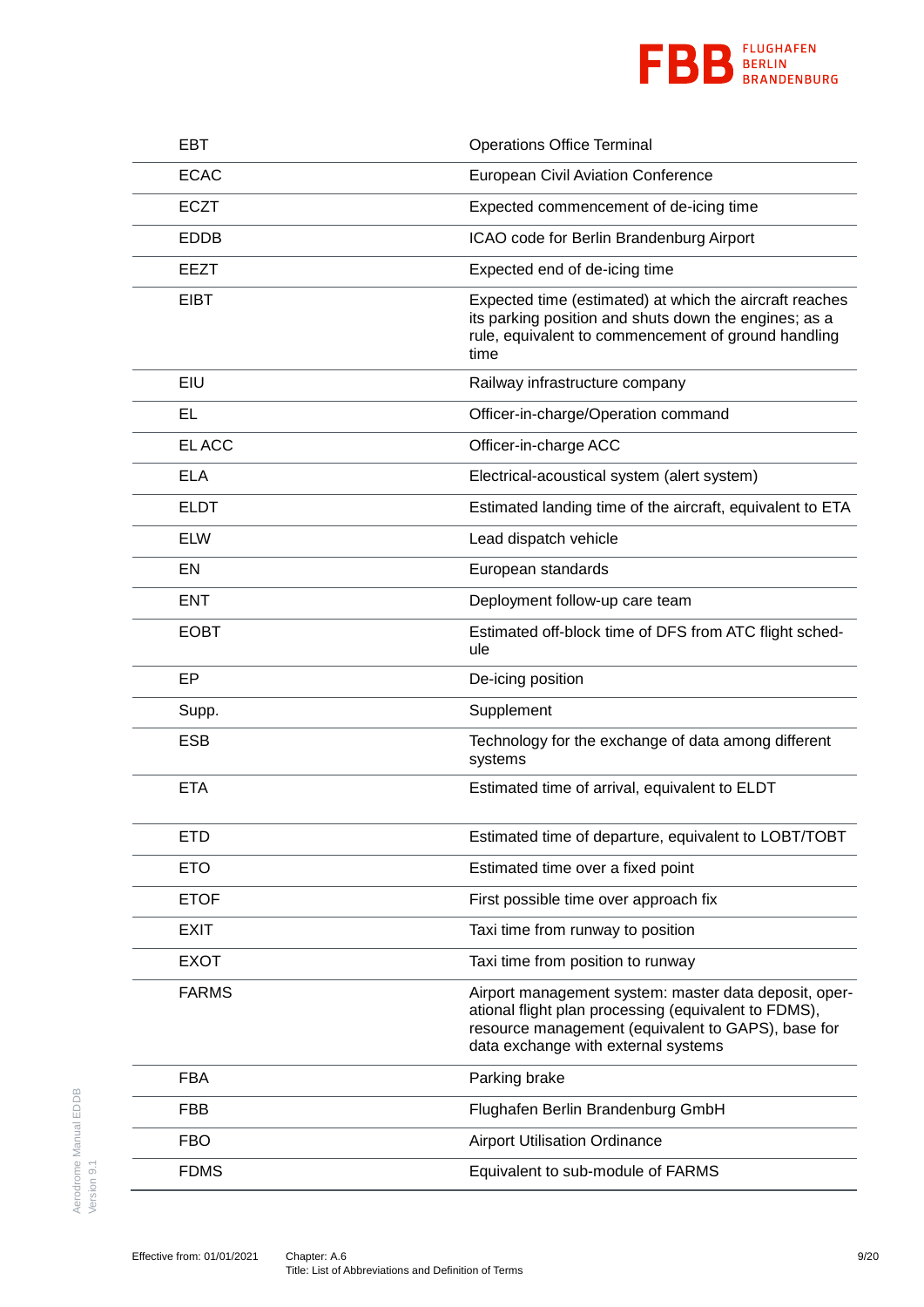

| FF              | Airport driving licence                                           |
|-----------------|-------------------------------------------------------------------|
| <b>FGS</b>      | Storage area for luggage dropped off in advance                   |
| Fhfw            | Airport Fire Brigade of Flughafen Berlin Brandenburg<br>GmbH      |
| <b>FHKD</b>     | Airport coordinator                                               |
| <b>FIDS</b>     | System for the display of media data on different moni-<br>tors   |
| <b>FIUUG</b>    | German Act Regarding the Investigation of Aviation Ac-<br>cidents |
| <b>FMS</b>      | Schedule-based management system                                  |
| <b>FOD</b>      | Foreign Object Damage                                             |
| <b>FPB</b>      | Aerodrome reference point                                         |
| <b>FPHB</b>     | Aerodrome manual                                                  |
| <b>FTKW</b>     | Airfield fuel tank truck                                          |
| <b>FUM</b>      | Flight updated message                                            |
| Fw              | Fire Brigade                                                      |
| FwDV            | Fire Brigade service regulation                                   |
| GA              | <b>General Aviation</b>                                           |
| <b>GAT</b>      | <b>General Aviation Terminal</b>                                  |
| <b>GLF</b>      | Commercial aviation                                               |
| <b>GMT</b>      | <b>Greenwich Mean Time</b>                                        |
| <b>GND</b>      | Ground                                                            |
| <b>GNSS</b>     | <b>Global Navigation Satellite System</b>                         |
| <b>GPS</b>      | Piece of baggage                                                  |
| GPU             | Ground power unit                                                 |
| <b>GRF</b>      | Global reporting format                                           |
| <b>GSE</b>      | Ground service equipment                                          |
| <b>GSH</b>      | Baggage sorting area                                              |
| <b>GVD</b>      | <b>Border Veterinary Service</b>                                  |
| GW-A            | Equipment truck respiratory protection                            |
| GW-G            | Equipment truck dangerous goods                                   |
| Н               | Hangar                                                            |
| H <sub>24</sub> | 24-hour operation                                                 |
| Handz.          | Initials                                                          |
| <b>HEL</b>      | Helicopter                                                        |
| <b>HR</b>       | Hours                                                             |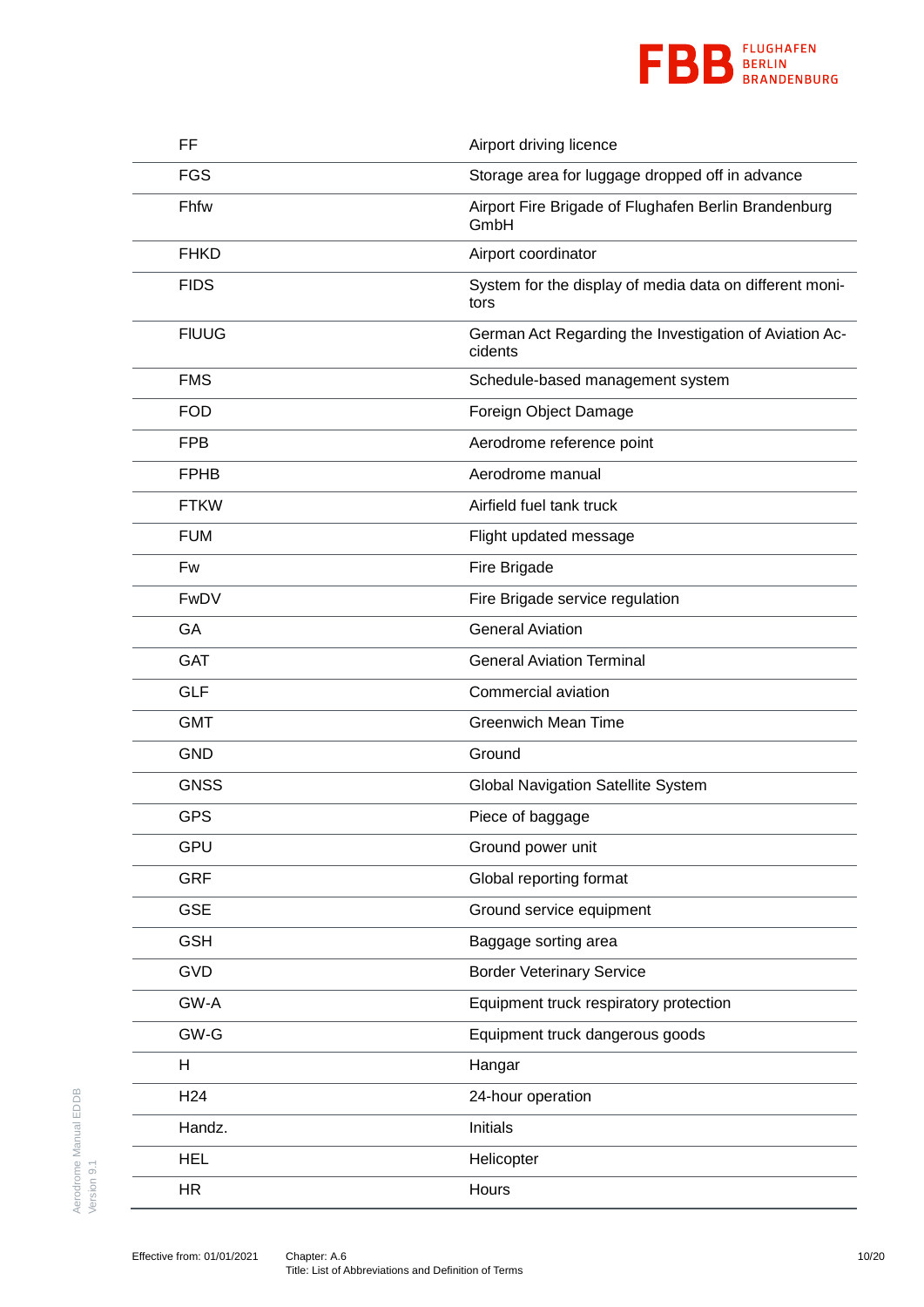

|                | Domestic code                                                                                                                                                                                    |
|----------------|--------------------------------------------------------------------------------------------------------------------------------------------------------------------------------------------------|
| I/A            | Domestic/foreign code                                                                                                                                                                            |
| <b>IATA</b>    | International Air Transport Association                                                                                                                                                          |
| <b>ICAO</b>    | International Civil Aviation Organisation                                                                                                                                                        |
| <b>IFR</b>     | Instrument Flight Rules; type of flight under which com-<br>mercial flights are primarily classified; flight with the aid<br>of the instruments on board the aircraft                            |
| <b>IFQP</b>    | <b>IATA Fuel Quality Pool</b>                                                                                                                                                                    |
| <b>IfSG</b>    | Act Regarding Infectious Diseases                                                                                                                                                                |
| <b>IGA</b>     | <b>International General Aviation</b>                                                                                                                                                            |
| <b>IGV</b>     | International Health Regulations                                                                                                                                                                 |
| <b>ILS</b>     | Instrument landing system; primary landing aid with<br>lateral and vertical guidance using electromagnetic sig-<br>nals                                                                          |
| <b>IMC</b>     | Instrument meteorological conditions                                                                                                                                                             |
| <b>INCERFA</b> | Uncertainty level in emergency situations involving air-<br>craft; time period in which no verified information about<br>the condition or location of the aircraft or passengers is<br>available |
| IP             | Inner Perimeter                                                                                                                                                                                  |
| luK            | Information and Communications Technology                                                                                                                                                        |
| JIG            | Joint Inspection Group                                                                                                                                                                           |
| KatS           | <b>Disaster Protection</b>                                                                                                                                                                       |
| Kfz            | Motor vehicle                                                                                                                                                                                    |
| <b>KLF</b>     | Small fire truck                                                                                                                                                                                 |
| <b>KSP</b>     | Disaster protection plan                                                                                                                                                                         |
| <b>KSZ</b>     | <b>Conference and Training Centre</b>                                                                                                                                                            |
| L              | Left (runway designation)                                                                                                                                                                        |
| LAN            | Local area network                                                                                                                                                                               |
| LaPol          | <b>State Police</b>                                                                                                                                                                              |
| <b>LAT</b>     | Geographical latitude                                                                                                                                                                            |
| <b>LBA</b>     | <b>German Federal Aviation Office</b>                                                                                                                                                            |
| <b>LDA</b>     | Available landing area; length of the part of the runway<br>certified as usable                                                                                                                  |
| <b>LDM</b>     | Load message                                                                                                                                                                                     |
| <b>LDS</b>     | Dahme-Spreewald District                                                                                                                                                                         |
| <b>LELF</b>    | State Office for Rural Development, Agriculture and<br>Reparcelling                                                                                                                              |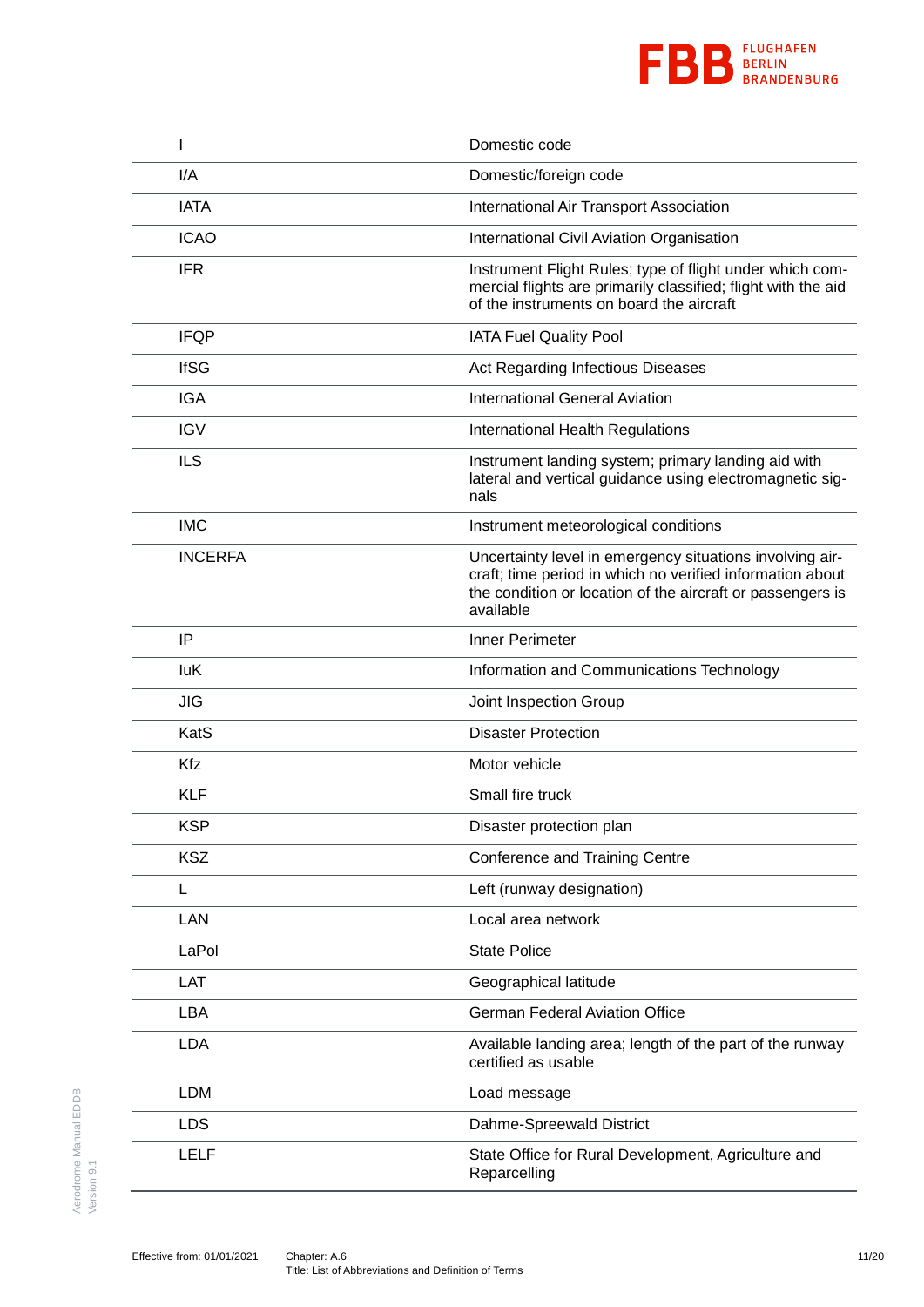

| <b>LFA</b>  | Light liquids separator                                                                |
|-------------|----------------------------------------------------------------------------------------|
| <b>LFZ</b>  | Aircraft                                                                               |
| <b>LHT</b>  | Lufthansa Technik                                                                      |
| LIH         | High-intensity airfield lighting                                                       |
| LIL         | Low-intensity airfield lighting                                                        |
| <b>LNA</b>  | Emergency physician in charge                                                          |
| <b>LSF</b>  | Airport Fire Brigade Control Centre                                                    |
| <b>LSS</b>  | <b>Control Centre for Airport Security</b>                                             |
| <b>LST</b>  | <b>Facility Management Control Centre</b>                                              |
| <b>LSTE</b> | State School and Technical Institute for Fire and Disas-<br>ter Protection Brandenburg |
| <b>LTB</b>  | Aviation technical operation                                                           |
| LuBB        | Joint Superior Aviation Authority of Berlin-Brandenburg                                |
| LuftSiG     | <b>German Aviation Security Act</b>                                                    |
| LuftVG      | <b>German Aviation Act</b>                                                             |
| LuftVO      | <b>German Aviation Regulations</b>                                                     |
| LuftVZO     | <b>German Aviation Registration Regulations</b>                                        |
| <b>LUGV</b> | State Office for the Environment, Health and Consumer<br>Protection                    |
| <b>LVG</b>  | Airline                                                                                |
| <b>LVP</b>  | Low-visibility procedure; deviations in taxi guidance                                  |
| <b>MAAS</b> | Meet and Assist                                                                        |
| <b>MAC</b>  | Medical assessment centre                                                              |
| <b>MANV</b> | Mass casualty event                                                                    |
| <b>MCB</b>  | Manual control board                                                                   |
| <b>MCT</b>  | Minimum time for changing flights                                                      |
| <b>MFL</b>  | Minimum friction level                                                                 |
| MI          | Ministry of the Interior of the State of Brandenburg                                   |
| MIL         | Ministry for Infrastructure and State Planning                                         |
| <b>MLAT</b> | Multilateration                                                                        |
| <b>MOC</b>  | Minimum obstacle clearance                                                             |
| <b>MPL</b>  | Maintenance planning level                                                             |
| <b>MRKA</b> | Multiple-stage baggage control system                                                  |
| <b>MSK</b>  | Mobile service personnel (terminal)                                                    |
| <b>MTOM</b> | Maximum take-off mass                                                                  |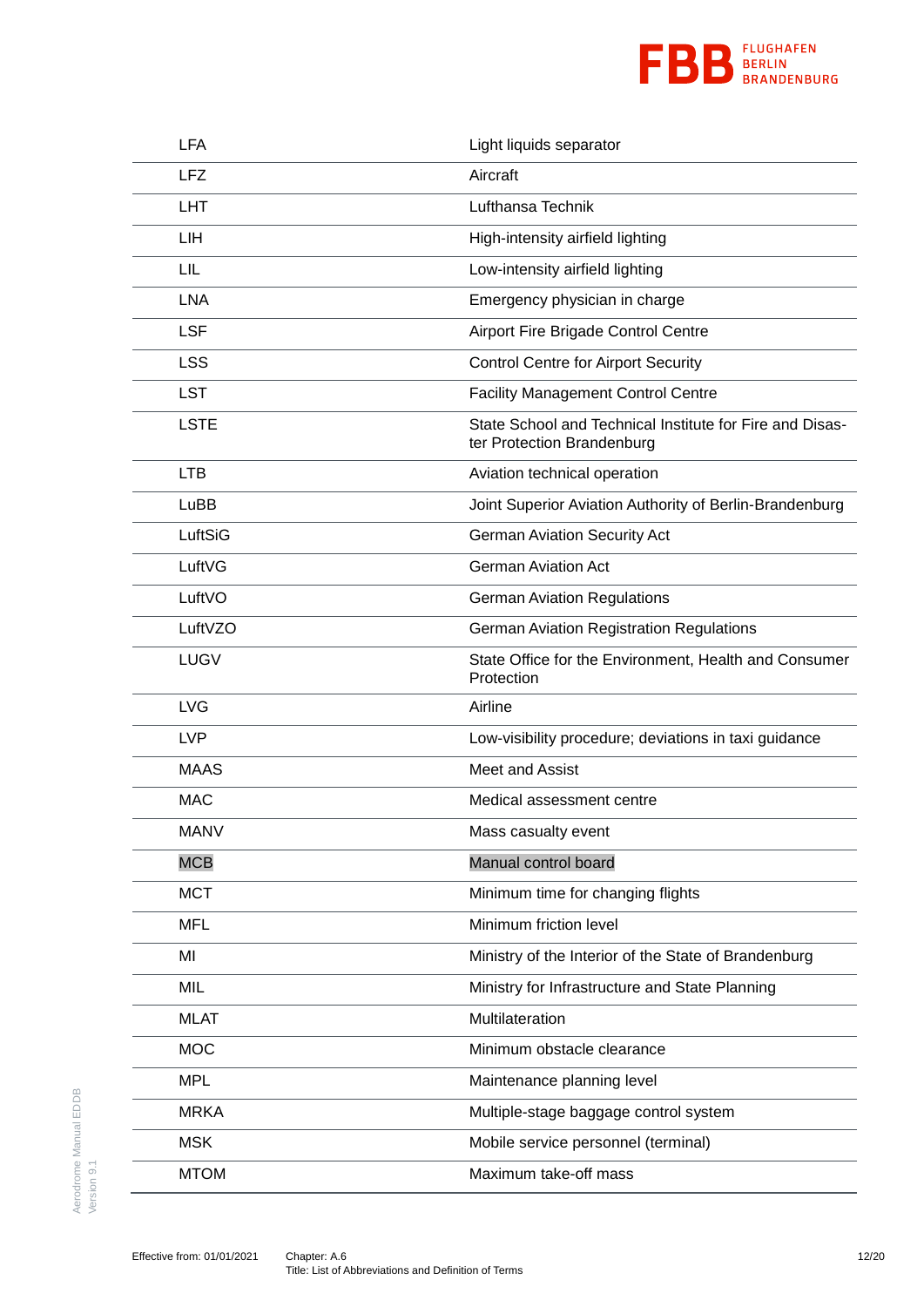

| <b>MTOW</b>  | Maximum take-off weight                                                                                                                                                                                                                                    |
|--------------|------------------------------------------------------------------------------------------------------------------------------------------------------------------------------------------------------------------------------------------------------------|
| MTTT         | Defines the minimum turn-round time (between on- and<br>off-block) agreed with a handler or LVG in which an<br>aircraft can be handled                                                                                                                     |
| <b>MUGV</b>  | Ministry for the Environment, Health and Consumer<br>Protection                                                                                                                                                                                            |
| <b>MVT</b>   | Aircraft movement message                                                                                                                                                                                                                                  |
| <b>NAW</b>   | Emergency physician operation vehicle                                                                                                                                                                                                                      |
| NBÜ          | Emergency brake override                                                                                                                                                                                                                                   |
| <b>NEF</b>   | Emergency physician operation vehicle                                                                                                                                                                                                                      |
| <b>NEZ</b>   | <b>Emergency Control Centre</b>                                                                                                                                                                                                                            |
| <b>NFH</b>   | <b>Emergency helpers</b>                                                                                                                                                                                                                                   |
| <b>NFM</b>   | <b>Emergency Management</b>                                                                                                                                                                                                                                |
| <b>NFS</b>   | <b>Emergency Counselling Service</b>                                                                                                                                                                                                                       |
| <b>NIL</b>   | No items loaded or manifested                                                                                                                                                                                                                              |
| <b>NM</b>    | Nautical mile(s) (1.852 km)                                                                                                                                                                                                                                |
| <b>NMOC</b>  | <b>Network Manager Operations Centre</b>                                                                                                                                                                                                                   |
| <b>NOTAM</b> | A message about the construction, condition, or change<br>of aviation facilities of all types as well as about ser-<br>vices, procedures or risks when it is important for the<br>aviation and flight security personnel to know about<br>them in advance. |
| <b>NOTOF</b> | Notification to Fire Brigade                                                                                                                                                                                                                               |
| <b>NZG</b>   | Unidentifiable objects (e.g. unattended baggage)                                                                                                                                                                                                           |
| <b>OBST</b>  | Obstacle; any objects extending above or below the<br>surface of the ground, e.g. buildings, aerials, ground<br>equipment, aircraft                                                                                                                        |
| <b>OFB</b>   | Actual time of leaving the position; equivalent to AOBT                                                                                                                                                                                                    |
| <b>ONB</b>   | Actual time of arriving at the position; equivalent to AIBT                                                                                                                                                                                                |
| OP           | Outer perimeter                                                                                                                                                                                                                                            |
| ÖPNV         | Public transport                                                                                                                                                                                                                                           |
| <b>OR</b>    | Operational resources, workplace in the ACC                                                                                                                                                                                                                |
| <b>ORAT</b>  | Operational startup and relocation project for BER                                                                                                                                                                                                         |
| <b>ORG</b>   | Departure airport                                                                                                                                                                                                                                          |
| Org. L. RD   | Organisational director of the rescue service                                                                                                                                                                                                              |
| <b>PAL</b>   | List of passengers with reduced mobility                                                                                                                                                                                                                   |
| <b>PAX</b>   | Passenger                                                                                                                                                                                                                                                  |
| <b>PCN</b>   | Pavement classification number                                                                                                                                                                                                                             |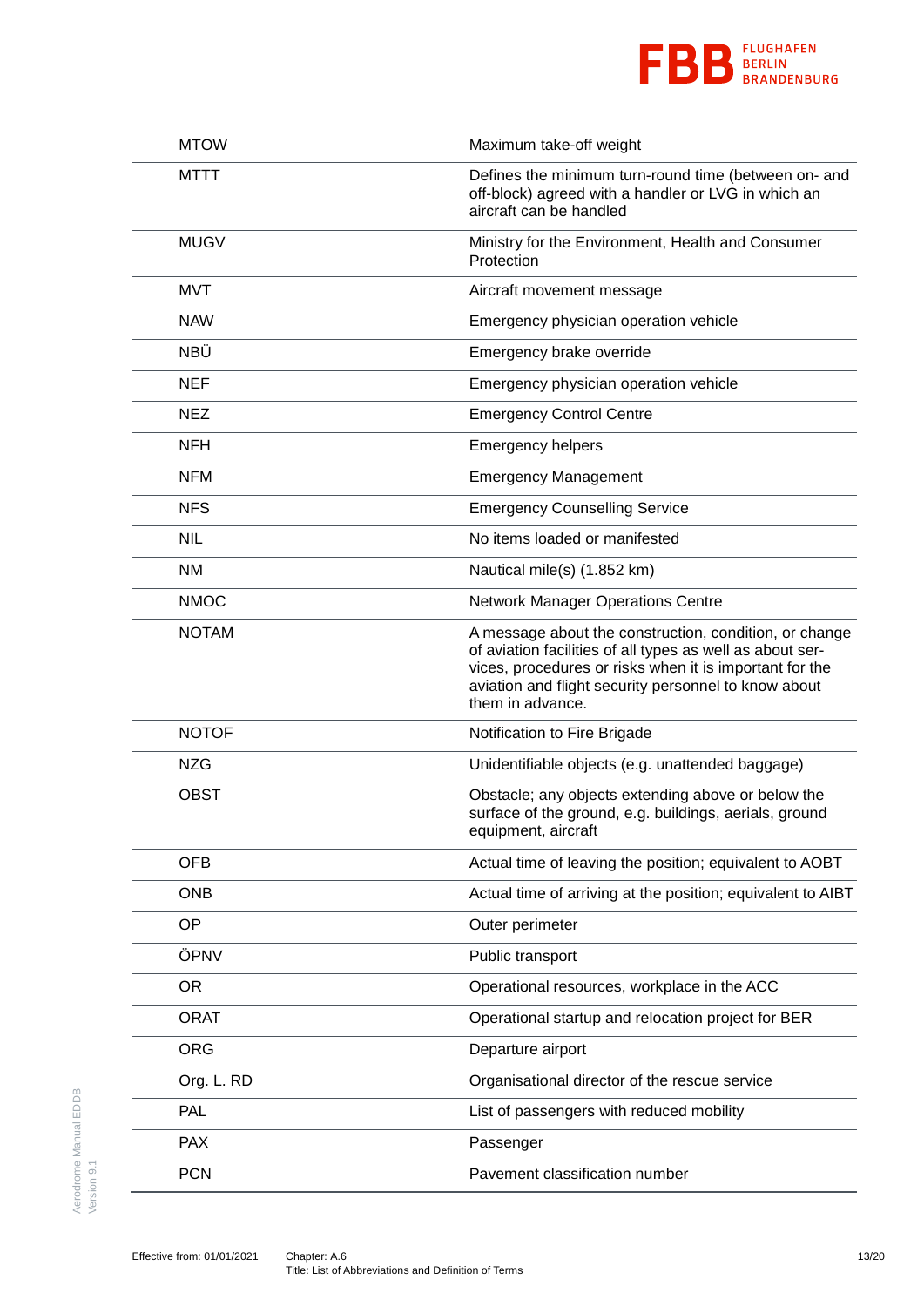

| PD           | Police direction                                                                                                                          |
|--------------|-------------------------------------------------------------------------------------------------------------------------------------------|
| <b>PDV</b>   | Police service regulation                                                                                                                 |
| PF           | Police leader                                                                                                                             |
| PF           | Runway driving licence                                                                                                                    |
| <b>PFB</b>   | Official planning approval                                                                                                                |
| PI           | Police inspection                                                                                                                         |
| PIL          | Passenger information list message                                                                                                        |
| <b>PP</b>    | Police headquarters                                                                                                                       |
| <b>PRM</b>   | Passenger with reduced mobility                                                                                                           |
| <b>PSA</b>   | Personal protective equipment                                                                                                             |
| <b>PTM</b>   | Police tactical measure                                                                                                                   |
| <b>PWK</b>   | Inspection of persons and goods                                                                                                           |
| <b>PWR</b>   | Power; usually in connection with thrust settings, e.g.<br>IDLE-PWR when idling, HIGH-PWR for high thrust, TO-<br>PWR for take-off thrust |
| $\mathsf{R}$ | Right (runway designation)                                                                                                                |
| <b>RA</b>    | Rescue assistant                                                                                                                          |
| <b>RAS</b>   | Smoke removal system                                                                                                                      |
| <b>RBF</b>   | Retention ground filter                                                                                                                   |
| <b>RCL</b>   | Runway centreline                                                                                                                         |
| <b>RCAM</b>  | Runway condition assessment matrix                                                                                                        |
| <b>RCR</b>   | Runway condition report                                                                                                                   |
| <b>RD</b>    | Rescue service                                                                                                                            |
| <b>RDH</b>   | ILS reference datum height above threshold                                                                                                |
| <b>REG</b>   | Aircraft identification                                                                                                                   |
| RetMat       | Rescue material trailer                                                                                                                   |
| <b>RMS</b>   | Resource management system; subsystem of FARMS                                                                                            |
| <b>RPG</b>   | X-ray machine                                                                                                                             |
| <b>EMT</b>   | Emergency medical technician                                                                                                              |
| <b>RTW</b>   | Rescue transport vehicle                                                                                                                  |
| <b>RVR</b>   | Runway visual range                                                                                                                       |
| <b>RVS</b>   | Regionale Verkehrsgesellschaft Dahme-Spreewald mbH                                                                                        |
| <b>RW</b>    | Rescue vehicle                                                                                                                            |
| <b>RWY</b>   | Runway                                                                                                                                    |
| <b>RWYCC</b> | Runway condition code                                                                                                                     |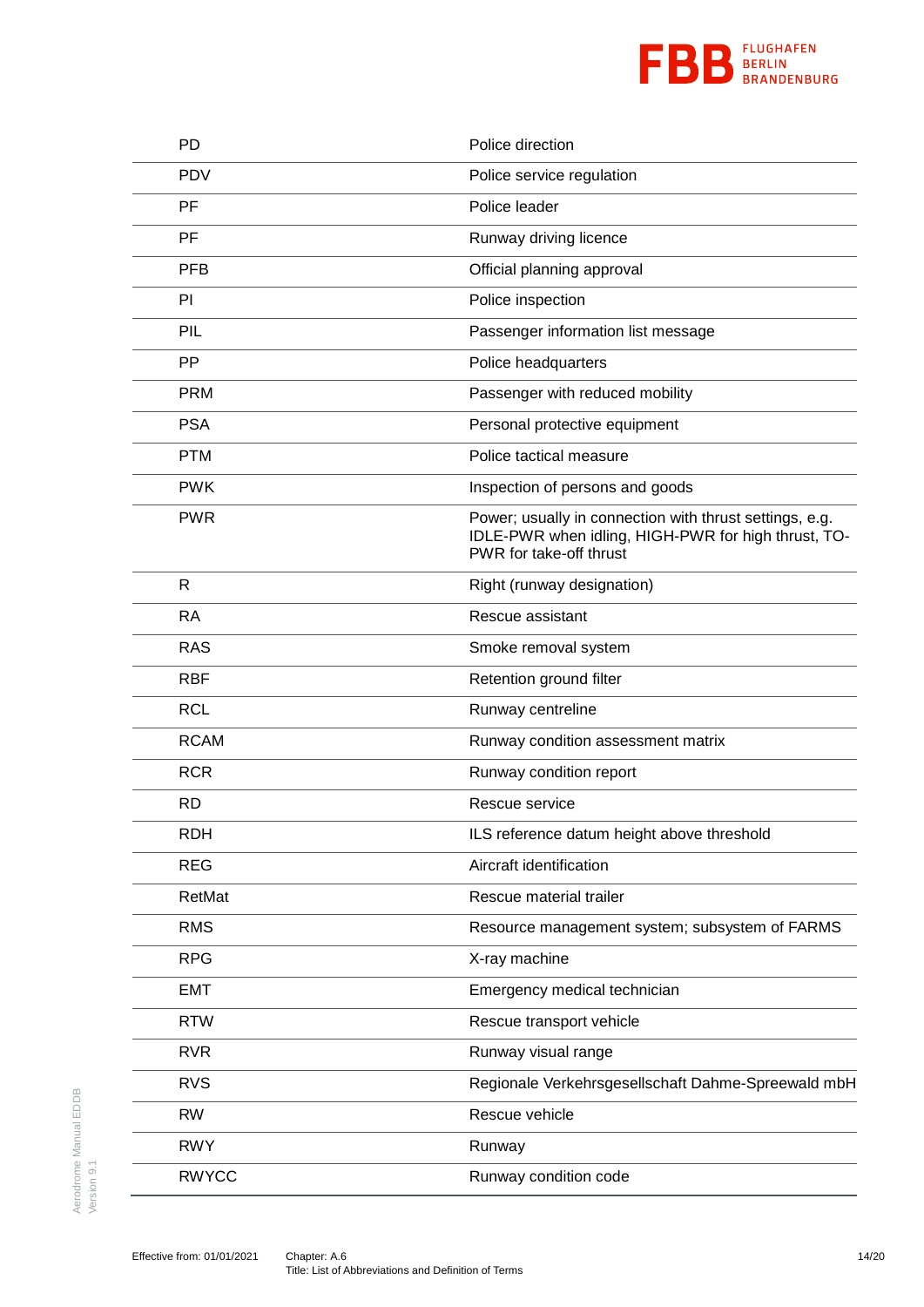

| cf.            | see, compare with                                                                                                                                                                                                                                                             |
|----------------|-------------------------------------------------------------------------------------------------------------------------------------------------------------------------------------------------------------------------------------------------------------------------------|
| <b>SAA</b>     | Voice alert system                                                                                                                                                                                                                                                            |
| <b>SAR</b>     | Search and rescue                                                                                                                                                                                                                                                             |
| <b>SAT</b>     | Special assistance team                                                                                                                                                                                                                                                       |
| <b>SCH</b>     | Arrivals from/Departures to Schengen countries                                                                                                                                                                                                                                |
| <b>SE</b>      | Special units of the state police                                                                                                                                                                                                                                             |
| <b>SEG</b>     | Special operation group                                                                                                                                                                                                                                                       |
| <b>SEGB</b>    | Special operation group, care                                                                                                                                                                                                                                                 |
| <b>SEGT</b>    | Special operation group, transport                                                                                                                                                                                                                                            |
| SEG V          | Special operation group, provisions                                                                                                                                                                                                                                           |
| SGL            | Section head                                                                                                                                                                                                                                                                  |
| <b>SIBT</b>    | Scheduled time at which the aircraft reaches its parking<br>position and shuts down the engines; as a rule, equiva-<br>lent to commencement of ground handling time (from<br>FHKD)                                                                                            |
| <b>SIT</b>     | Status of the CFMU, normally 2 hours before EOBT                                                                                                                                                                                                                              |
| <b>SITA</b>    | Société Internationale de Télécommunications Aéro-<br>nautiques                                                                                                                                                                                                               |
| <b>SK</b>      | Viewing categories (SK1-SK4)                                                                                                                                                                                                                                                  |
| <b>SLA</b>     | Service level agreement                                                                                                                                                                                                                                                       |
| <b>SLB</b>     | Runway                                                                                                                                                                                                                                                                        |
| <b>SMC</b>     | Surface movement control                                                                                                                                                                                                                                                      |
| <b>SMR</b>     | Surface movement radar; RADAR that records moving<br>aircraft and handling equipment on the movement areas                                                                                                                                                                    |
| <b>SMS</b>     | Safety management system                                                                                                                                                                                                                                                      |
| <b>SNOWTAM</b> | A NOTAM of a special series that, using a format pro-<br>vided for the SNOWTAM purpose, provides information<br>about the existence or removal of dangerous conditions<br>caused by snow, ice, slush or standing water related to<br>snow, slush and ice on the movement area |
| <b>SOBT</b>    | Scheduled off-block time (from FHKD)                                                                                                                                                                                                                                          |
| <b>SPK</b>     | Seating capacity                                                                                                                                                                                                                                                              |
| <b>STA</b>     | Scheduled time of arrival at the park position                                                                                                                                                                                                                                |
| <b>StaBuA</b>  | <b>German Federal Statistical Office</b>                                                                                                                                                                                                                                      |
| <b>STD</b>     | Scheduled time of departure from the park position                                                                                                                                                                                                                            |
| StVO           | German Highway Code                                                                                                                                                                                                                                                           |
| StVZO          | German Road Traffic Licensing Regulations                                                                                                                                                                                                                                     |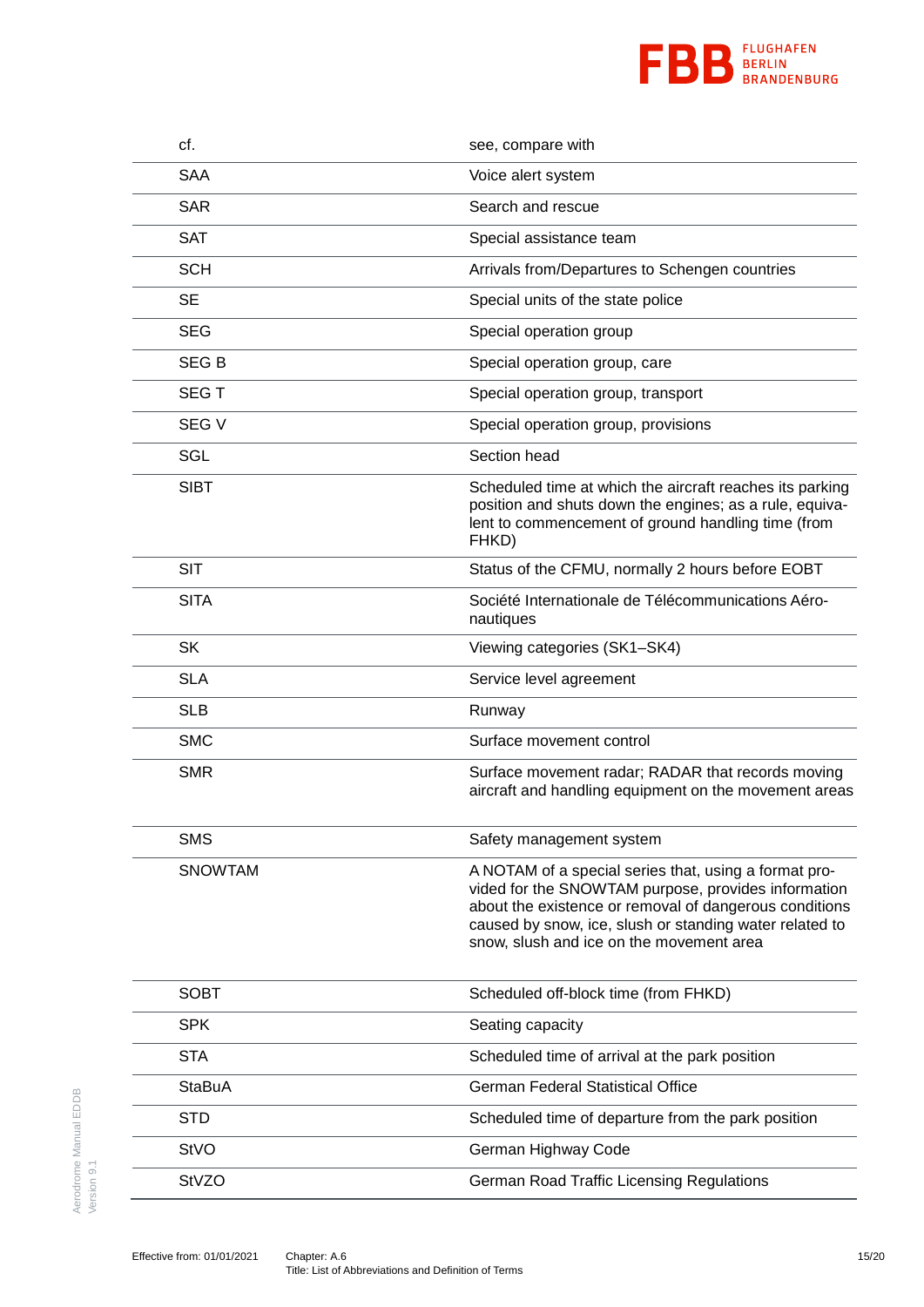

| <b>SWY</b>   | Stopway, stop area; area abutting the RWY. It has the<br>same width as the RWY and the same load capacity<br>(same substratum). Aircraft can move onto it in the<br>event of an aborted take-off. |
|--------------|---------------------------------------------------------------------------------------------------------------------------------------------------------------------------------------------------|
| <b>SXF</b>   | ICAO code for Berlin Brandenburg Airport                                                                                                                                                          |
| Tab.         | Table                                                                                                                                                                                             |
| <b>TAF</b>   | Terminal Aerodrome Forecast; internationally standard-<br>ised flying weather forecast                                                                                                            |
| <b>TdR</b>   | Rescue service operator                                                                                                                                                                           |
| <b>TDZ</b>   | Touchdown zone on the RWY                                                                                                                                                                         |
| TEL          | <b>Technical Operation Command</b>                                                                                                                                                                |
| <b>TF</b>    | <b>Teltow-Fläming District</b>                                                                                                                                                                    |
| <b>TFDPS</b> | System for electronic flight data processing ("FARMS" of<br>the DFS)                                                                                                                              |
| THR          | Threshold; start of the RWY                                                                                                                                                                       |
| <b>TKG</b>   | German Telecommunications Act                                                                                                                                                                     |
| <b>TOBT</b>  | Target off-block time; basis of A-CDM and for calculation<br>of TSAT                                                                                                                              |
| <b>TODA</b>  | Take-off distance available                                                                                                                                                                       |
| <b>TOF</b>   | Take-off fuel                                                                                                                                                                                     |
| <b>TORA</b>  | Take-off run available                                                                                                                                                                            |
| <b>TOW</b>   | Take-off weight                                                                                                                                                                                   |
| <b>TSAT</b>  | Target start-up approval time; time at which the aircraft<br>can at the latest expect startup/push-back approval                                                                                  |
| <b>TTOT</b>  | Target take-off time; basis for data exchange with CFMU                                                                                                                                           |
| <b>TUIS</b>  | Transport accident information and aid system                                                                                                                                                     |
| <b>TWR</b>   | Airfield control point, airfield control, tower                                                                                                                                                   |
| <b>TWY</b>   | Taxiway; part of the aircraft movement areas used by<br>aircraft to move between the apron used for ground<br>handling and the RWY                                                                |
| <b>TXL</b>   | <b>Berlin Tegel Airport</b>                                                                                                                                                                       |
| <b>TYP</b>   | Aircraft type                                                                                                                                                                                     |
| UA           | Subsection                                                                                                                                                                                        |
| UA Ltr.      | Subsection supervisor                                                                                                                                                                             |
| <b>UFRB</b>  | Universal vehicle rescue/recovery                                                                                                                                                                 |
| <b>UM</b>    | Children travelling alone whose care is provided by the<br>airline for a charge                                                                                                                   |
| <b>UMS</b>   | Environmental management system                                                                                                                                                                   |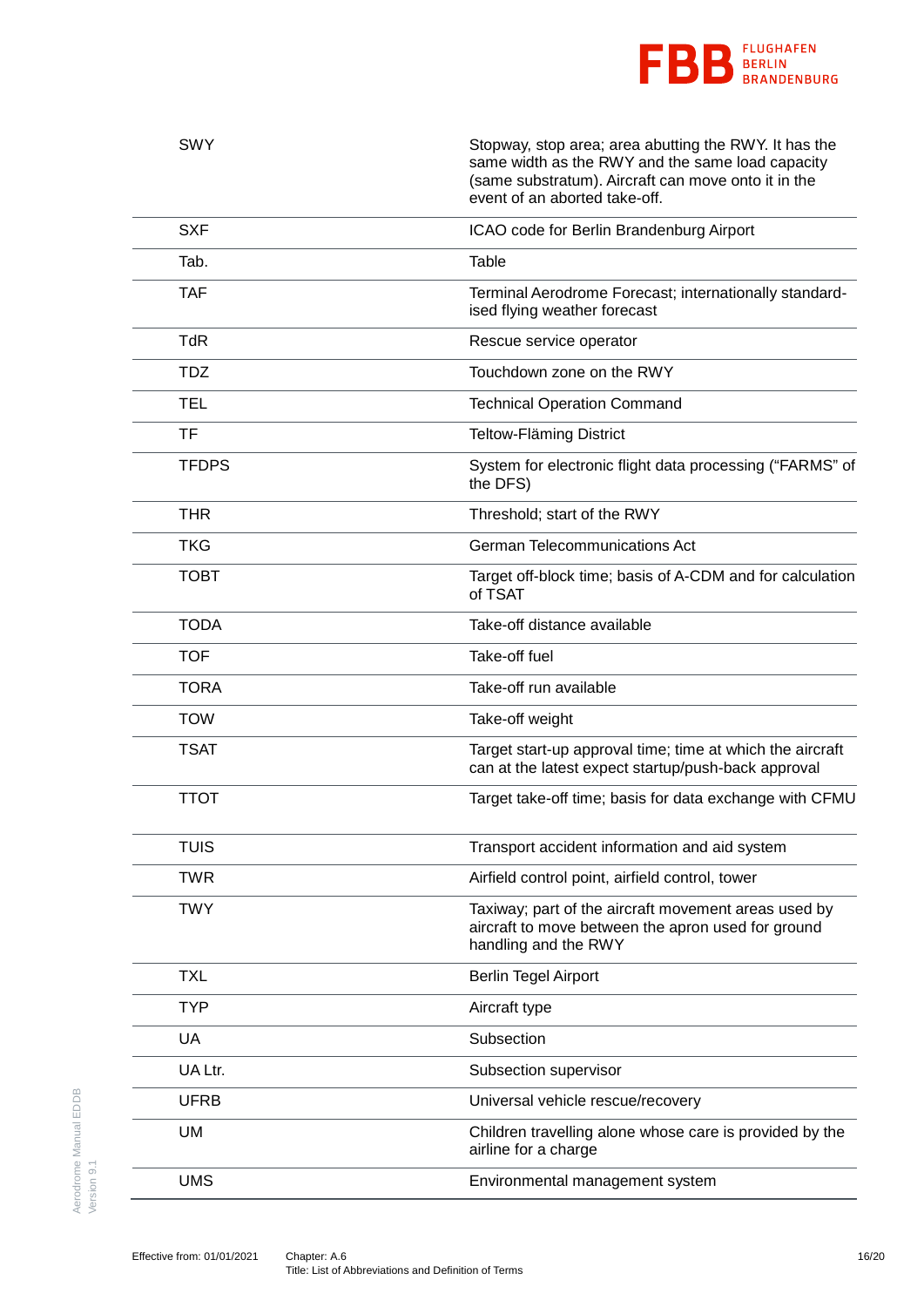

| <b>USBV</b> | Improvised explosive devices (IED)                                                                                                                                        |
|-------------|---------------------------------------------------------------------------------------------------------------------------------------------------------------------------|
| <b>UTC</b>  | Coordinated world time; short form Z; time zone used in<br>aviation (here: difference to summer time: local time $+2$<br>h, difference to winter time: local time $+1$ h) |
| <b>UVV</b>  | Accident prevention regulations                                                                                                                                           |
| <b>VA</b>   | Traffic type                                                                                                                                                              |
| <b>VDGS</b> | Visual docking guidance system                                                                                                                                            |
| <b>VFK</b>  | Apron control                                                                                                                                                             |
| <b>VFR</b>  | <b>Visual Flight Rules</b>                                                                                                                                                |
| <b>VFS</b>  | Apron service                                                                                                                                                             |
| <b>VIP</b>  | Very Important Person                                                                                                                                                     |
| <b>VKS</b>  | Traffic control point                                                                                                                                                     |
| VO          | Regulation                                                                                                                                                                |
| <b>VSS</b>  | Traffic control systems (system group FARMS, AOE,<br>AVD, FIDS)                                                                                                           |
| <b>VvD</b>  | On-duty traffic officer; operational director of flight op-<br>erations                                                                                                   |
| <b>VZR</b>  | <b>Traffic and Approval Rules</b>                                                                                                                                         |
| WaffG       | German Weapons Act                                                                                                                                                        |
| WF          | Plant fire brigade                                                                                                                                                        |
| <b>WFP</b>  | Winter flight schedule                                                                                                                                                    |
| WfwV        | German Plant Fire Brigade Regulations                                                                                                                                     |
| <b>WGK</b>  | <b>Water Pollutant Class</b>                                                                                                                                              |
| <b>WHG</b>  | German Water Resources Act                                                                                                                                                |
| <b>WHO</b>  | World Health Organisation                                                                                                                                                 |
| WL          | Truck with load-handling system crane                                                                                                                                     |
| <b>WLAN</b> | Wireless local area network                                                                                                                                               |
| <b>ZEP</b>  | Central de-icing site                                                                                                                                                     |
| ΖI          | Central infrastructure facility                                                                                                                                           |
| <b>ZKS</b>  | Access checkpoint                                                                                                                                                         |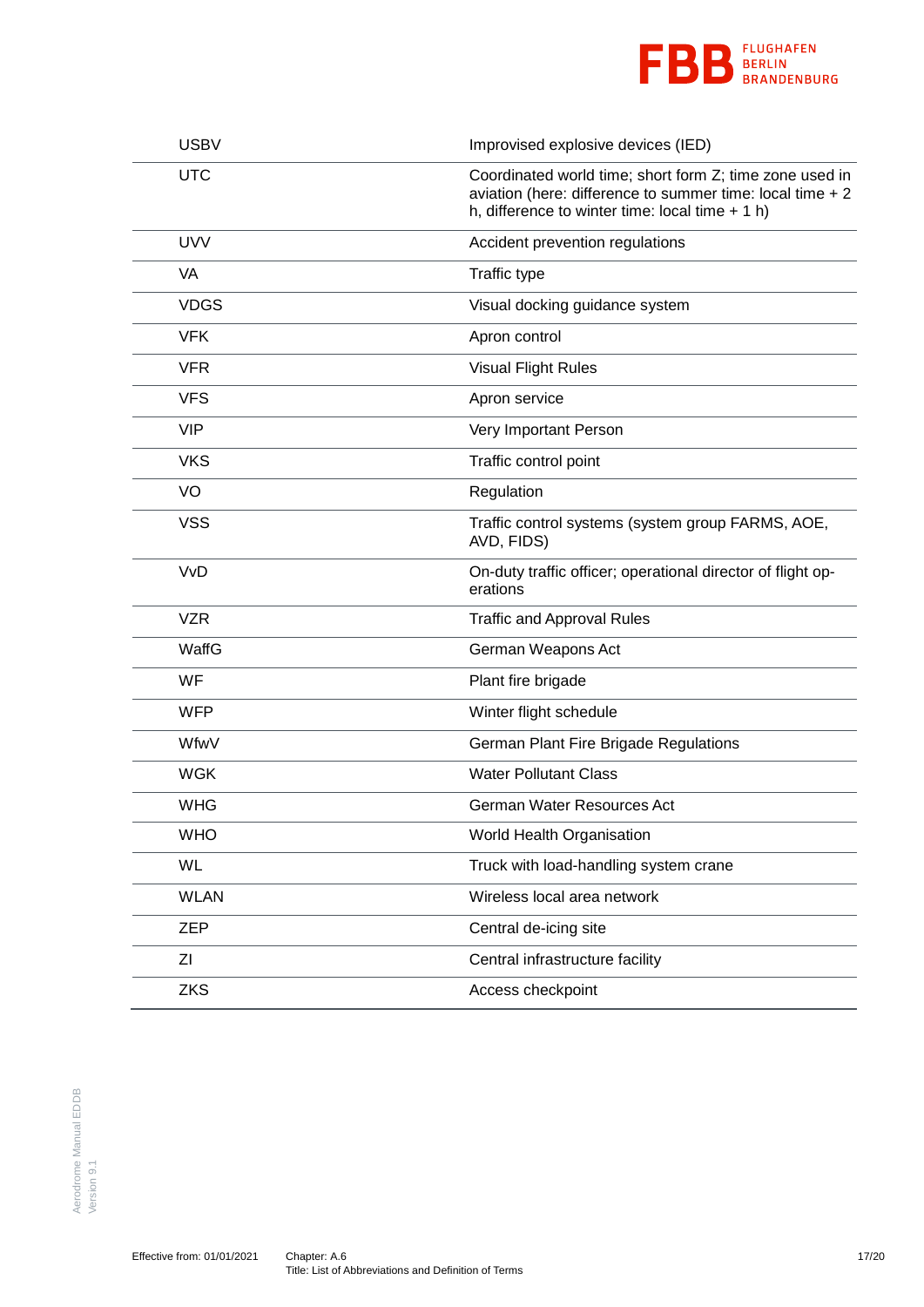

### <span id="page-17-0"></span>**2 Definition of Terms**

| Wastewater                | Wastewater is water of which the properties have been changed by<br>household, commercial, agricultural or other use and the flowing<br>water collected with it in dry weather (dirty water) and the flowing<br>water collected from precipitation in the area of developed or seal<br>surfaces (precipitation water). Liquids flowing and collected from<br>facilities for the treatment, storage and accumulation of wastes and<br>feedstuffs are also classified as dirty water. |
|---------------------------|-------------------------------------------------------------------------------------------------------------------------------------------------------------------------------------------------------------------------------------------------------------------------------------------------------------------------------------------------------------------------------------------------------------------------------------------------------------------------------------|
| Aircraft recovery, simple | The aircraft has run off the runway/taxiway with one or more sets<br>of landing gear, but the landing gear has descended and is locked<br>and the aircraft can be towed.                                                                                                                                                                                                                                                                                                            |
| Aircraft recovery, medium | If one or more sets of landing gear have not descended or have<br>descended only partially, but the aircraft can presumably be towed<br>after being lifted                                                                                                                                                                                                                                                                                                                          |
| Aircraft recovery, major  | One or more sets of landing gear have been torn from the structure<br>or are so badly damaged that towing will not be possible after lifting<br>onto the landing gear.                                                                                                                                                                                                                                                                                                              |
| Ground service provider   | Any natural or legal entity, including the aerodrome operator, who<br>performs one or more ground handling services for third parties                                                                                                                                                                                                                                                                                                                                               |
| Ground handling services  | The services performed for a user at an aerodrome in accordance<br>with Annex 1 of the BADV.                                                                                                                                                                                                                                                                                                                                                                                        |
| Freight and post handling | Any service in accordance with no. 4 of Annex 1 of the BADV re-<br>lated to the concrete transport of freight and post between the<br>handling building and the aircraft upon arrival, departure or during<br>transit.                                                                                                                                                                                                                                                              |
| Baggage handling          | All services in accordance with no. 3 of Annex 1 of the BADV.                                                                                                                                                                                                                                                                                                                                                                                                                       |
| Precipitation water       | Precipitation water is water flowing from an area of developed or<br>sealed surfaces.                                                                                                                                                                                                                                                                                                                                                                                               |
| User                      | Any natural or legal entity who commercially transports passen-<br>gers, post or freight by air from or to the pertinent aerodrome.                                                                                                                                                                                                                                                                                                                                                 |
| Taxi traffic              | Movements of aircraft on the ground under their own power                                                                                                                                                                                                                                                                                                                                                                                                                           |
| Taxiway                   | The part of an aerodrome specified for take-off and landing and for<br>the taxiing of aircraft, with the exception of aprons.                                                                                                                                                                                                                                                                                                                                                       |
| Self-handling             | A situation in which users perform themselves one or more ground<br>handling services directly without concluding a contract for the<br>performance of such services with a third party. Third parties (in<br>their relationship to one another) within the sense of this definition<br>do not include users if one holds a majority interest in the other or if<br>one and the same corporate body holds a majority interest in each                                               |

Version 9.1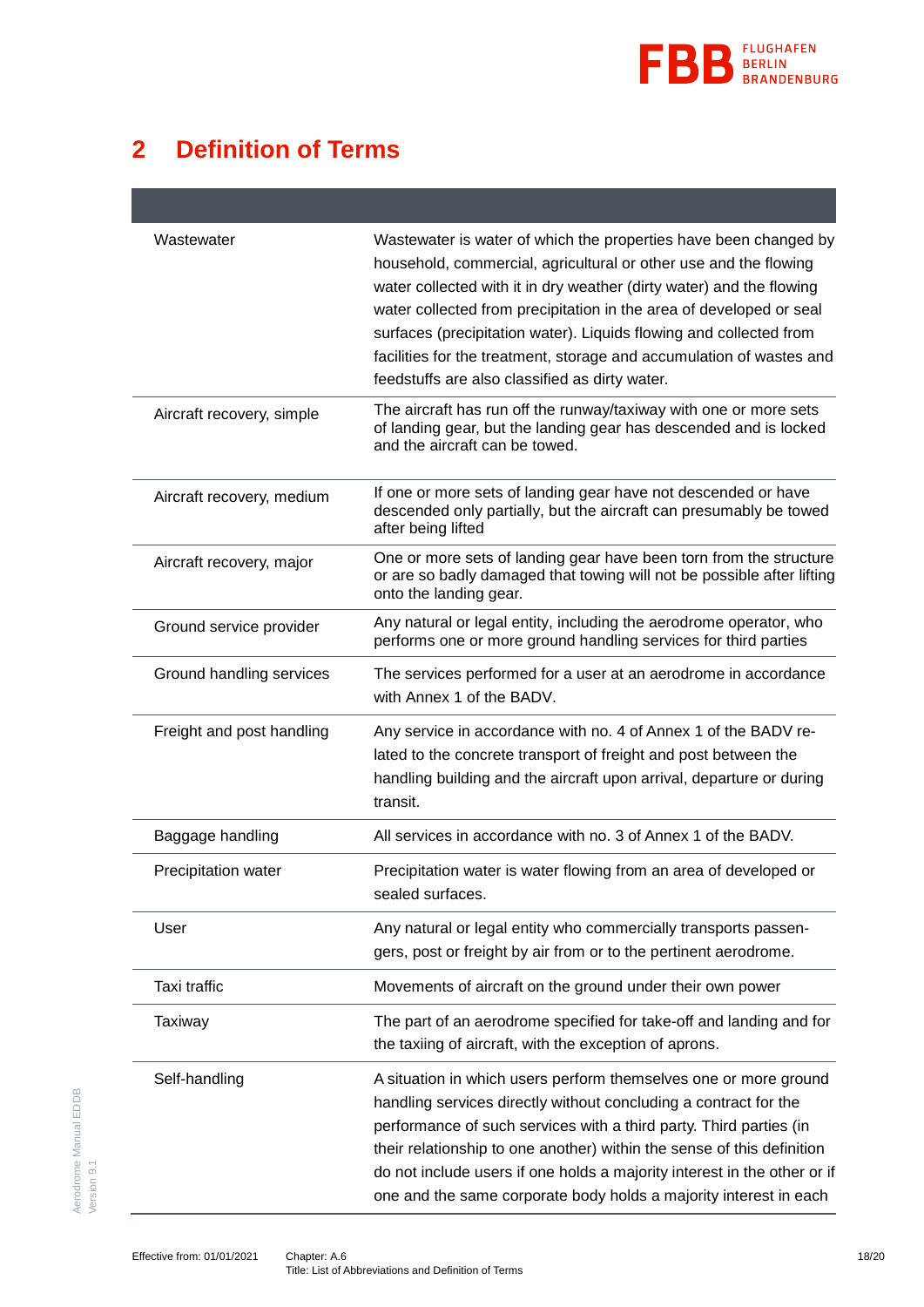

|                                      | of them.                                                                                                                                                                                                                                                                                                                                                                                   |
|--------------------------------------|--------------------------------------------------------------------------------------------------------------------------------------------------------------------------------------------------------------------------------------------------------------------------------------------------------------------------------------------------------------------------------------------|
| Dirty water                          | Dirty water is water of which the properties have been changed by<br>household, commercial or other use.                                                                                                                                                                                                                                                                                   |
| Apron services                       | All services in accordance with nos. 5.1 to 5.6 of Annex 1 of the<br>BADV. No. 5.1 (Guiding of aircraft during arrival and departure)<br>applies solely to those services which are not part of the central<br>infrastructure facilities as provided in the Airport Utilisation Ordi-<br>nance of Berlin Brandenburg Airport. (See Chapter "A.8 — General<br>Terms and Conditions of Use") |
| Apron                                | A defined area on a land aerodrome intended for the acceptance of<br>aircraft for boarding and deboarding of passengers, loading or<br>unloading of post or freight, fuelling, parking or maintenance.                                                                                                                                                                                     |
| Central<br>infrastructure facilities | Aerodrome facilities used within the sense of Section 6 BADV for<br>the performance of ground handling services and which cannot be<br>divided or provided in multiple form owing to their complexity or for<br>cost or environmental protection reasons.                                                                                                                                  |